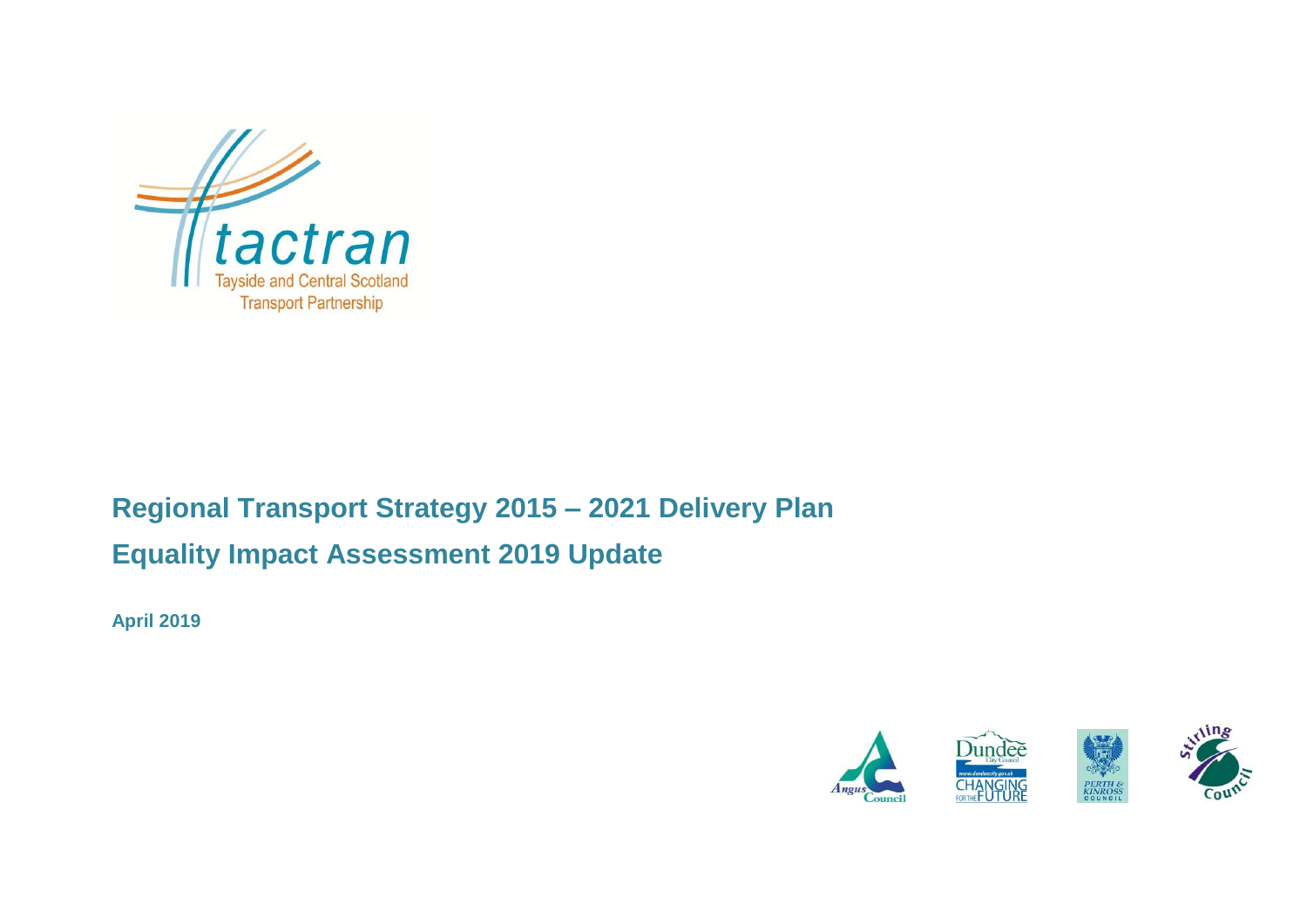# **Equality Impact Assessment – Tactran RTS Refresh**

#### **Summary**

Equality Impact Assessments (EqIA) are an important tool for building equality into the development of policies and practices, and in particular to ensure that a policy, project or scheme does not discriminate against people with protected characteristics as identified in the Equalities Act 2010.

The Regional Transport Strategy Refresh (RTS) 2015 - 2036 was approved by the Minister for Transport and Islands in July 2015. It sets out a vision and objectives over a 20 year horizon for meeting the transport needs of people and businesses across Angus, Dundee, Perth and Kinross and Stirling. The RTS is based upon the following objectives:

- **Economy**: To ensure transport helps to deliver regional prosperity
- **Accessibility, Equity and Social Inclusion**: To improve accessibility for all, particularly for those suffering from social exclusion
- **Environment**: To ensure that the transport system contributes to safeguarding the environment and promotes opportunities for improvement
- **Health and Well-Being**: To promote the health and well-being of communities
- **Safety & Security**: To improve the real and perceived safety and security of the transport network
- **Integration**: To improve integration, both within transport and between transport and other policy areas

The RTS is supported by a Delivery Plan which was adopted in 2016. The purpose of the Regional Transport Strategy (RTS) Delivery Plan 2016- 2021 is to set out the projects which support the fulfilment of the RTS objectives and policies. The RTS Delivery Plan is a framework for determining associated capital and revenue programmes and priorities which may be implemented by the Partnership, its partner Councils, Scottish Government, Transport Scotland and other relevant delivery agencies. The RTS Delivery Plan will be updated at regular intervals.

A 2015 RTS Equalities Impact Assessment was undertaken to inform the RTS Refresh 2015-2036. The 2015 EqIA reflected that the RTS is a highlevel document and is put into effect by an RTS Delivery Plan which was approved by the Partnership in 2016.

This 'RTS Equality Impact Assessment 2019 Update' builds on the 2015 EqIA undertaken to inform RTS Refresh and seeks to highlight:

- the potential equality impacts for the different delivery plan themes
- Tactran's role in ensuring equality impacts are considered when projects are being brought forward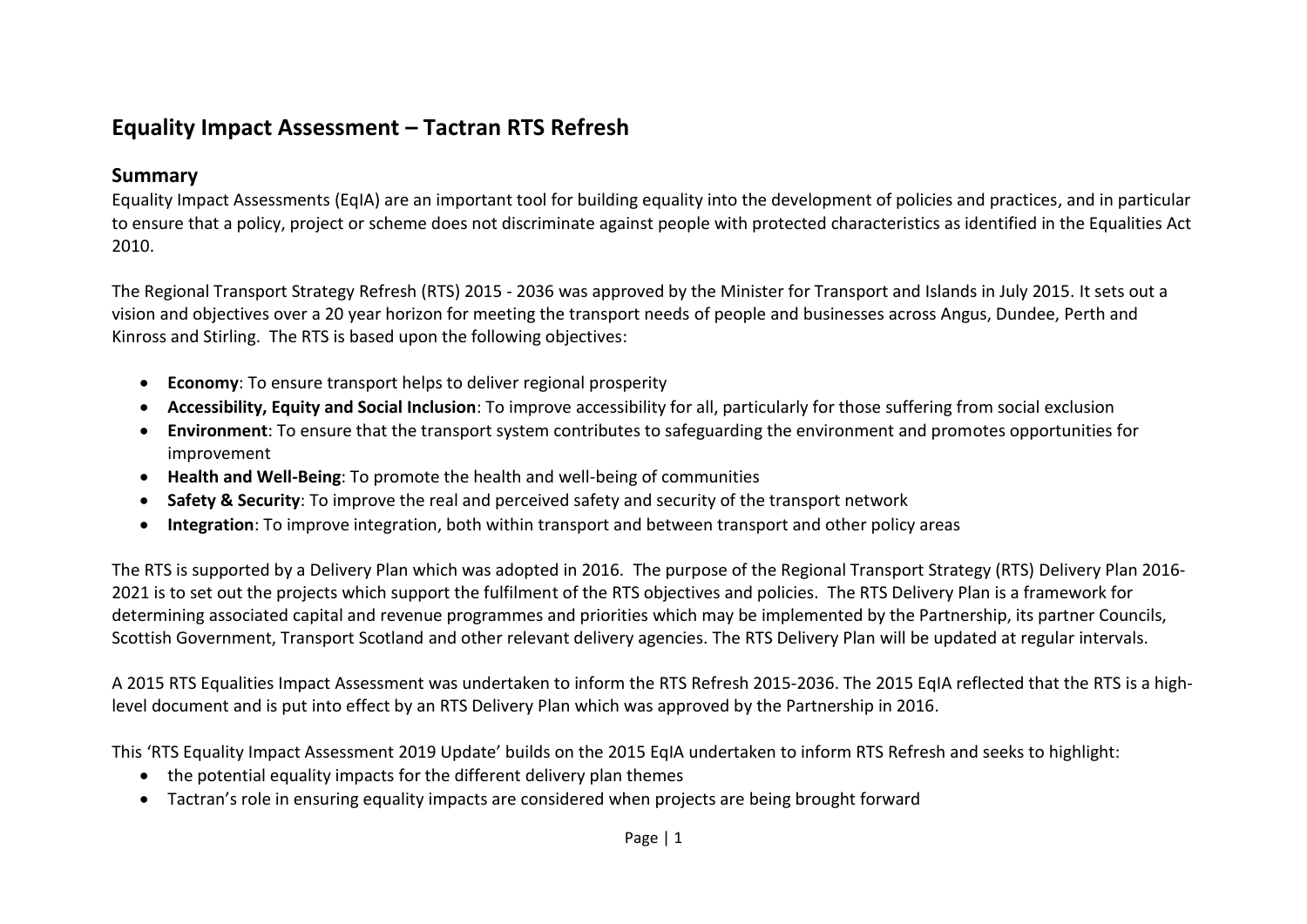#### **Background**

[The Equality Act 2010 \(Statutory Duties\) \(Scotland\) Regulations 2011](https://www.legislation.gov.uk/sdsi/2011/9780111012215) imposed specific duties on Scottish public authorities including RTPs. The Equality and Human Rights Commission (EHRC) has produced [guidance](https://www.equalityhumanrights.com/en/advice-and-guidance/guidance-scottish-public-authorities) on how listed public authorities can meet their requirements under the Equalities Act 2010 and the Equality [Act 2010 \(Specific Duties\) \(Scotland\) Regulations 2012.](http://www.legislation.gov.uk/ssi/2012/162/made)

The public sector equality duty covers the following protected characteristics: - **age; disability; gender; gender reassignment; pregnancy and maternity; race; religion or belief; and sexual orientation**. The public sector duty also covers marriage and civil partnerships with regard to eliminating unlawful discrimination in employment.

The Equality Act 2010 defines three General Equality Duties which are to :-

- **eliminate unlawful discrimination, harassment and victimisation and other prohibited conduct**
- **advance equality of opportunity between people who share a relevant protected characteristic and those who do not**
- **foster good relations between people who share a protected characteristic and those who do not**

To comply with the General Duties a public authority must have due regard to all three of the above needs. Advancing equality of opportunity involves, in particular, having due regard to :-

- **removing or minimising disadvantage suffered by people due to their protected characteristics**
- **taking steps to meet the needs of people with certain protected characteristics where these are different from the needs of other people**
- **encouraging people with certain protected characteristics to participate in public life or in other activities where their participation is disproportionately low**

The Act also sets out that:-

- meeting different needs includes (among other things) taking steps to take account of disabled peoples disabilities
- fostering good relations means tackling prejudice and promoting understanding between people of different groups
- meeting the general equality duty may involve treating some people more favourably than others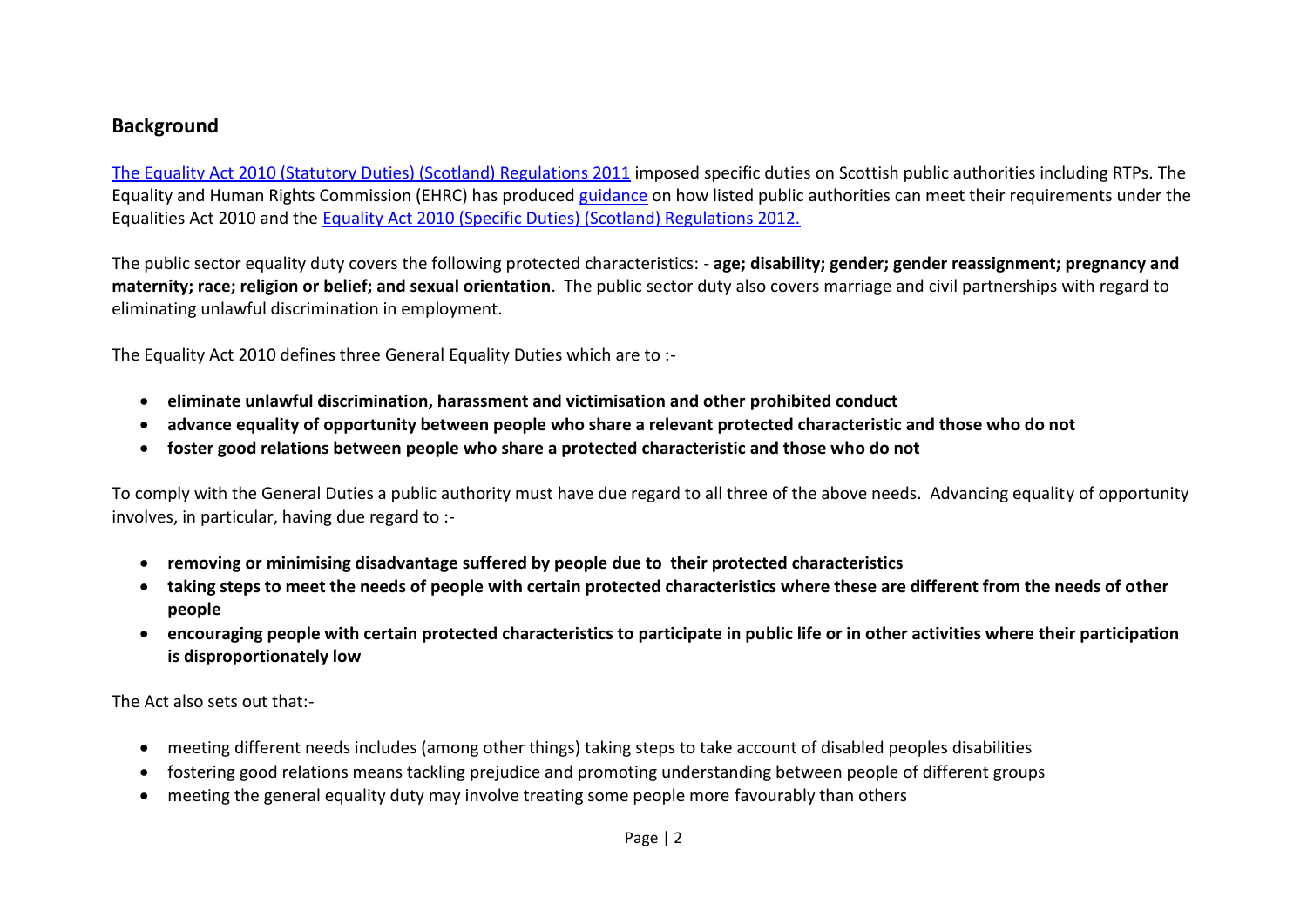## **RTS 2015-2036 Equality Impact Assessment**

Transport affects all sectors: the general public, communities and businesses. Potentially everyone who makes any form of journey can benefit from the RTS.

The [RTS 2015-2036 Equality Impact Assessment,](https://www.tactran.gov.uk/strategy.php) considered for each of the protected characteristics:

- evidence from research and statistics
- evidence from consultation
- impact of policy

This information informed the RTS Refresh.

In general the EqIA reflected:

- that the strategy is a high-level document which is put into effect by an RTS Delivery Plan
- that the following objectives contained within the strategy seek to ensure that equality duties are considered and acted upon appropriately:
	- o **Accessibility, Equity and Social Inclusion**: To improve accessibility for all, particularly for those suffering from social exclusion
	- o **Safety & Security**: To improve the real and perceived safety and security of the transport network

# **Information published since 2015 EqIA**

Since the 2015 RTS EqIA, a number of pieces of work have been published which help inform and highlight the potential equality considerations that transport interventions may need to consider when they are being brought forward. These include:

- Equality and Human Rights Commission 'Assessing impacts and the public Sector Equality Duty' July 2016
- Transport Scotland 'Going Further: Scotland's Accessible Travel Framework' 2016
- Scottish Government 'A Connected Scotland: Tackling Social Isolation and Loneliness and building stronger social connections' 2018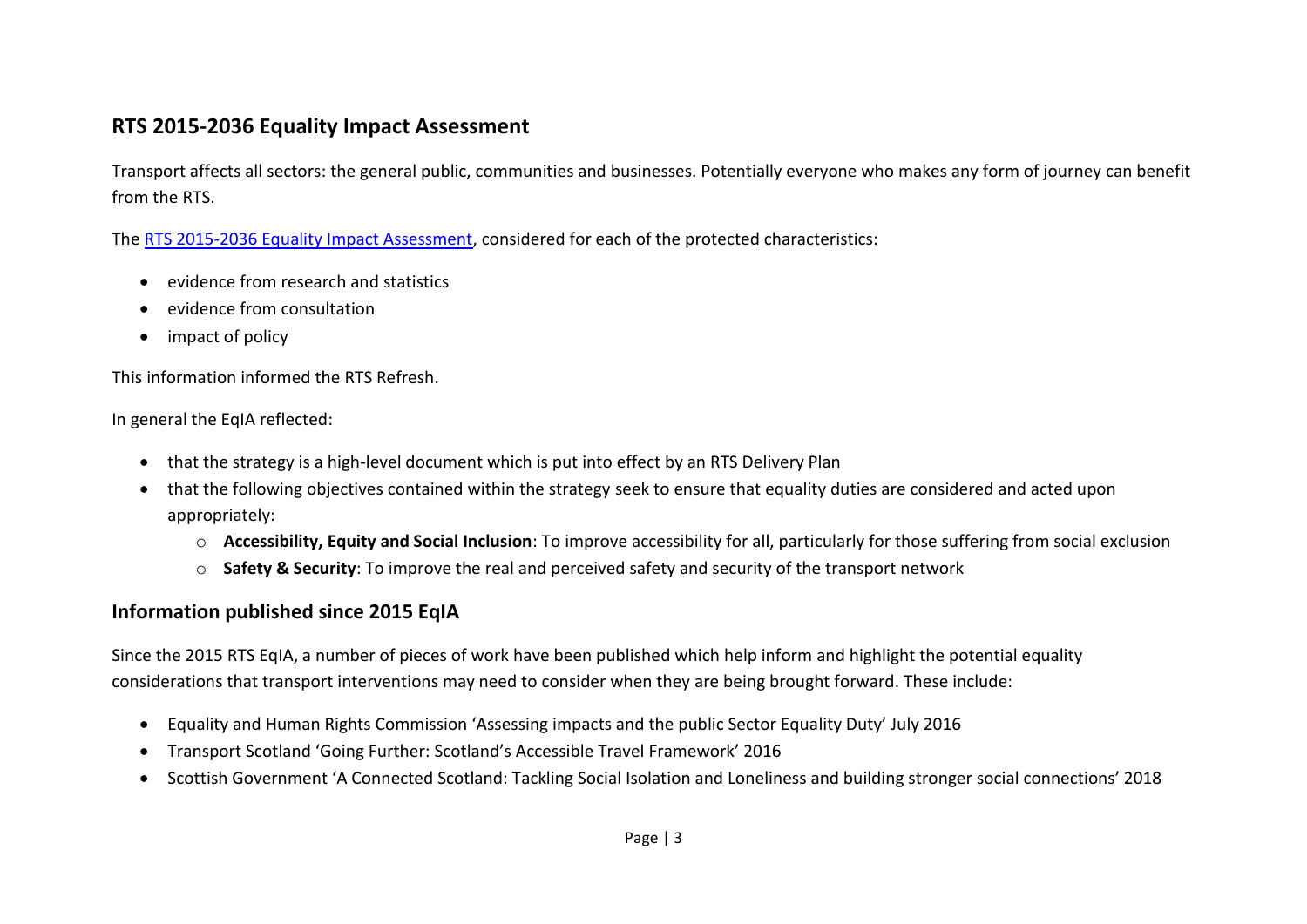- Office of Road and Rail 'Improving Assisted Travel A consultation on changes to guidance for train and station operators on Disabled People's Protection Policy' 2018
- Scottish Government 'Fairer Scotland Duty: Interim Guidance' 2018
- Scottish Youth Parliament 'All Aboard: Young people's views and experiences of public transport in Scotland' January 2019
- Scottish Government 'Child Rights and Wellbeing Impact Assessment: Guidance', February 2019
- Scottish Government 'Supporting disabled children, young people and their families: consultation analysis' April 2019

### **Equality impacts moving from strategy to delivery**

As we develop and consider actions that take forward the objectives identified in the RTS, it is right and proper that we ensure that the equality impacts highlighted in the EqIA that informed the strategy are considered and addressed in greater detail.

The RTS Delivery plan presents 147 interventions under ten delivery themes:

- Strategic Connectivity
- Health and Transport
- Active Travel
- **•** Travel Planning
- Buses and community transport solutions
- Park & Ride
- Rail
- Freight
- **•** Travel Information
- Climate Change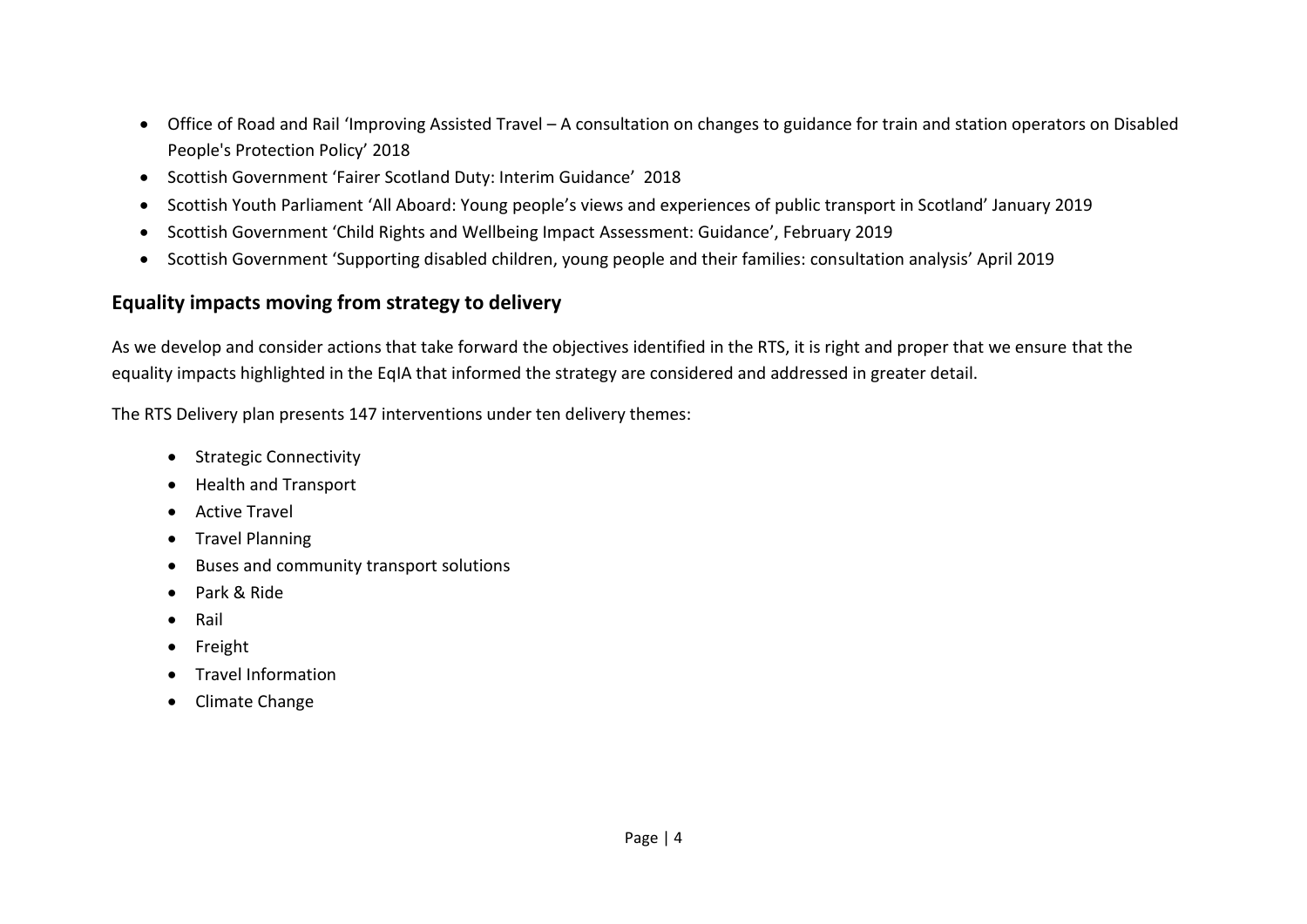Table 1 below summarises the potential considerations identified in the 2015 RTS EqIA, as well as issues highlighted in the work undertaken since 2015, and the Delivery Plan programmes where those issues may need to be considered. NB This is not intended to imply that only the identified potential impacts are considered, merely that AT LEAST these issues should be considered.

**Table 1**

|                             | Potential equality considerations for the RTS Delivery Plan's detailed programmes                                                                                                                                                                                                                                                                                                                                                                                                                                                                                                                                                                                                                                                                                                                                                                                                                                                  |                                                                                                                                                                                                                                                                                                                                 |  |  |  |  |
|-----------------------------|------------------------------------------------------------------------------------------------------------------------------------------------------------------------------------------------------------------------------------------------------------------------------------------------------------------------------------------------------------------------------------------------------------------------------------------------------------------------------------------------------------------------------------------------------------------------------------------------------------------------------------------------------------------------------------------------------------------------------------------------------------------------------------------------------------------------------------------------------------------------------------------------------------------------------------|---------------------------------------------------------------------------------------------------------------------------------------------------------------------------------------------------------------------------------------------------------------------------------------------------------------------------------|--|--|--|--|
| Protected<br>Characteristic | Summary of Potential Impacts Identified in 2015 EqIA                                                                                                                                                                                                                                                                                                                                                                                                                                                                                                                                                                                                                                                                                                                                                                                                                                                                               | <b>Delivery themes where</b><br>these issues may need to<br>be considered                                                                                                                                                                                                                                                       |  |  |  |  |
| age                         | young people (up to the age of 15) are restricted in locations they can access, subject to:<br>$\bullet$<br>lifts<br>$\bigcap$<br>availability of public transport and cost, ability to walk or cycle to destinations<br>$\circ$<br>Cost of public transport (many child concessions cease to apply after the age of 15)<br>٠<br>Access to essential services and social network may be reduced if elderly people lose the<br>$\bullet$<br>ability to drive, and public transport options are limited<br>barriers include physically inaccessible transport vehicles, the pedestrian environment,<br>$\bullet$<br>safety concerns, and attitudes of transport staff.<br>age-related deafness and visual impairment associated with increasing incidence of<br>$\bullet$<br>diabetes 40 and use of IT, particularly the wearing of earphones at home.<br>Noise induced tinnitus is also increasing among young people.<br>$\bullet$ | <b>Strategic Connectivity</b><br>$\bullet$<br><b>Health and Transport</b><br>$\bullet$<br><b>Active Travel</b><br>$\bullet$<br><b>Travel Planning</b><br>$\bullet$<br><b>Buses and community</b><br>$\bullet$<br>transport solutions<br>Rail<br>$\bullet$<br><b>Travel Information</b><br>$\bullet$                             |  |  |  |  |
| disability                  | Using alternative modes of transport requires overcoming barriers in relation to journey<br>$\bullet$<br>planning, physical access and facilities and the approach of transport staff. There are issues<br>about whether all aspects of a journey are accessible, more information relating to physical<br>accessibility and the assistance from transport staff;<br>disabled people with sensory impairments, including people with visual and hearing<br>$\bullet$<br>impairments, are heavily reliant on using public transport in helping them achieve social<br>integration. Barriers to transport use encompass issues relating to physical access,<br>information and communication, attitudes of transport staff, confidence and cost;<br>disabled people with mental health support needs are reliant on public transport for<br>$\bullet$                                                                                | <b>Strategic Connectivity</b><br>$\bullet$<br><b>Health and Transport</b><br>$\bullet$<br><b>Active Travel</b><br>$\bullet$<br><b>Travel Planning</b><br>$\bullet$<br><b>Buses and community</b><br>$\bullet$<br>transport solutions<br>Park & Ride<br>$\bullet$<br>Rail<br>$\bullet$<br><b>Travel Information</b><br>$\bullet$ |  |  |  |  |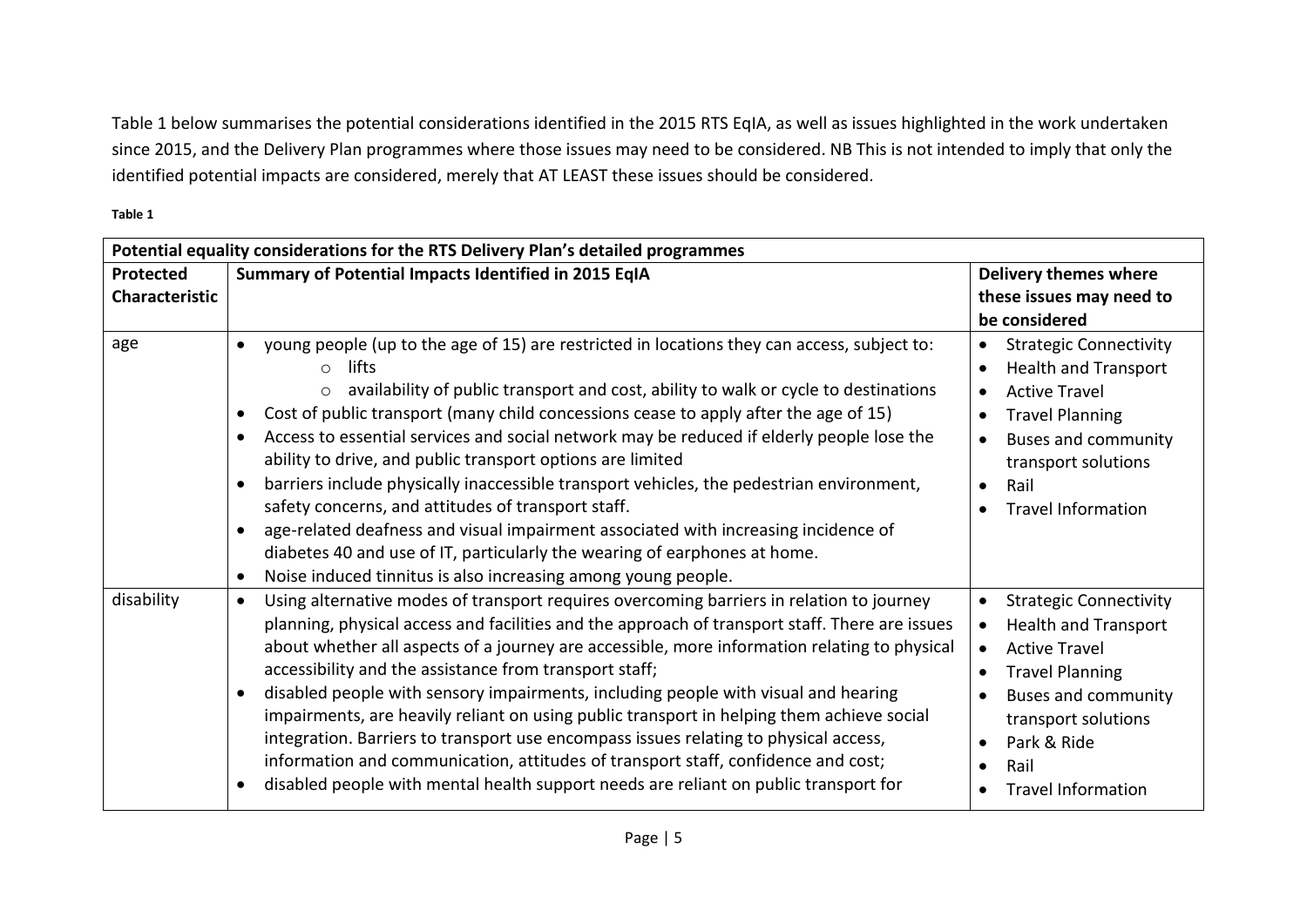| Potential equality considerations for the RTS Delivery Plan's detailed programmes |                                                                                                                                                                                                                                                                                                                                                                                                                                                                                                                                                                                                                                                                                                                                                                                                                                                                                                                                                                                                                                                                                                                                                                                                                                                                                                                                                                                                                                                                                                                                                                   |                                                                                                                                                                          |  |  |
|-----------------------------------------------------------------------------------|-------------------------------------------------------------------------------------------------------------------------------------------------------------------------------------------------------------------------------------------------------------------------------------------------------------------------------------------------------------------------------------------------------------------------------------------------------------------------------------------------------------------------------------------------------------------------------------------------------------------------------------------------------------------------------------------------------------------------------------------------------------------------------------------------------------------------------------------------------------------------------------------------------------------------------------------------------------------------------------------------------------------------------------------------------------------------------------------------------------------------------------------------------------------------------------------------------------------------------------------------------------------------------------------------------------------------------------------------------------------------------------------------------------------------------------------------------------------------------------------------------------------------------------------------------------------|--------------------------------------------------------------------------------------------------------------------------------------------------------------------------|--|--|
| Protected<br><b>Characteristic</b>                                                | Summary of Potential Impacts Identified in 2015 EqIA                                                                                                                                                                                                                                                                                                                                                                                                                                                                                                                                                                                                                                                                                                                                                                                                                                                                                                                                                                                                                                                                                                                                                                                                                                                                                                                                                                                                                                                                                                              | <b>Delivery themes where</b><br>these issues may need to<br>be considered                                                                                                |  |  |
|                                                                                   | making journeys. Key difficulties experienced by people in this group in relation to travel<br>are confidence issues and affordability. Routine and planning are important in people's<br>confidence to travel, also choice of mode, having a travel companion, and the attitudes of<br>transport staff;<br>disabled people with learning disabilities typically use several transport modes including:<br>$\bullet$<br>community transport, public transport, private car and taxis/private hire vehicles. Key<br>enablers for travel are travel training; accessible transport information; a safe street<br>environment and space on public transport; and, positive interactions with transport staff<br>and other transport users.<br>Cost of travel is a major issue as disabled people are less likely to receive additional Benefits<br>$\bullet$<br>and this is likely to worsen with current Benefit changes.<br>The effects of disability can be compounded<br>$\bullet$<br>deaf people require visual aids in simple written English, timetables that are easy to<br>$\bullet$<br>understand, displays at bus stops and clear destination displays on buses and suggested<br>that bus companies should issue drivers with maps of bus routes to allow deaf passengers<br>to show where they wish to alight<br>The need to publish material in Easy Read for people with learning disabilities and provide<br>$\bullet$<br>transcriptions to BSL, etc.<br>The potential for hate crimes to impact on this group has also been identified.<br>$\bullet$ |                                                                                                                                                                          |  |  |
| gender                                                                            | women have more limited access to cars than men<br>$\bullet$<br>considerably fewer women than men have driving licences<br>$\bullet$<br>women travel less in relation to their employment, and are more likely to work close to<br>$\bullet$<br>home and therefore to walk to work<br>women are more likely than men to travel by public transport, as car passengers and on<br>$\bullet$<br>foot<br>women's trips are more likely to relate to caring and family responsibilities, while men are                                                                                                                                                                                                                                                                                                                                                                                                                                                                                                                                                                                                                                                                                                                                                                                                                                                                                                                                                                                                                                                                 | <b>Strategic Connectivity</b><br><b>Active Travel</b><br><b>Travel Planning</b><br><b>Buses and community</b><br>transport solutions<br>Park & Ride<br>Rail<br>$\bullet$ |  |  |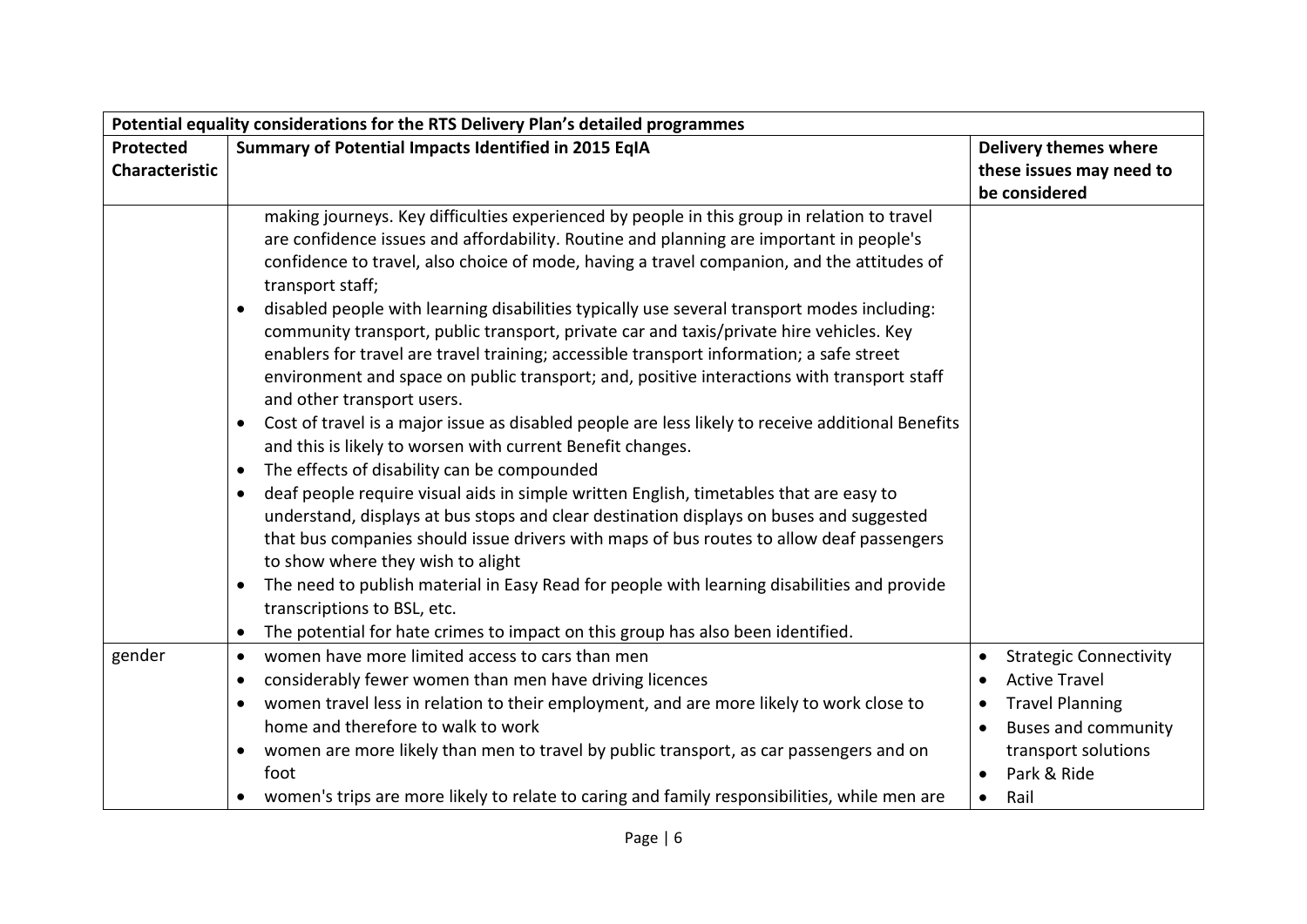| Potential equality considerations for the RTS Delivery Plan's detailed programmes |                                                                                                                                                                                                                                                                                                                                                                                                                                                                                                                                                     |                                                                                                                                                                                                                                                                             |  |  |  |
|-----------------------------------------------------------------------------------|-----------------------------------------------------------------------------------------------------------------------------------------------------------------------------------------------------------------------------------------------------------------------------------------------------------------------------------------------------------------------------------------------------------------------------------------------------------------------------------------------------------------------------------------------------|-----------------------------------------------------------------------------------------------------------------------------------------------------------------------------------------------------------------------------------------------------------------------------|--|--|--|
| Protected                                                                         | Summary of Potential Impacts Identified in 2015 EqIA                                                                                                                                                                                                                                                                                                                                                                                                                                                                                                | <b>Delivery themes where</b>                                                                                                                                                                                                                                                |  |  |  |
| <b>Characteristic</b>                                                             |                                                                                                                                                                                                                                                                                                                                                                                                                                                                                                                                                     | these issues may need to                                                                                                                                                                                                                                                    |  |  |  |
|                                                                                   |                                                                                                                                                                                                                                                                                                                                                                                                                                                                                                                                                     | be considered                                                                                                                                                                                                                                                               |  |  |  |
|                                                                                   | more likely to travel for business and leisure<br>women make more trips to and from education (including escorting children) and more<br>$\bullet$<br>shopping trips<br>women make more journeys using public transport with children or otherwise<br>$\bullet$<br>'encumbered'<br>women's journeys are more likely to involve a range of different forms of transport,<br>$\bullet$<br>whereas men's journeys often involve only cars<br>personal safety is an issue, especially after dark and there is a need for CCTV on buses and<br>$\bullet$ | <b>Travel Information</b><br>$\bullet$                                                                                                                                                                                                                                      |  |  |  |
| gender<br>reassignment                                                            | trains<br>There is no information about the particular needs or experiences of gender reassigned groups<br>in relation to transport.<br>Consultation responses suggested that such groups may temporarily experience difficulties<br>similar to those for disabled people.<br>The potential for hate crimes to impact on this group has also been identified.                                                                                                                                                                                       | <b>Strategic Connectivity</b><br><b>Health and Transport</b><br><b>Active Travel</b><br>$\bullet$<br><b>Travel Planning</b><br>$\bullet$<br><b>Buses and community</b><br>transport solutions<br>Park & Ride<br>Rail<br>$\bullet$<br><b>Travel Information</b><br>$\bullet$ |  |  |  |
| pregnancy<br>and maternity                                                        | There is no information about the particular needs or experiences of pregnancy and maternity<br>groups in relation to transport.<br>Consultation responses suggested that such groups may temporarily experience difficulties<br>similar to those for disabled people.                                                                                                                                                                                                                                                                              | <b>Strategic Connectivity</b><br>$\bullet$<br><b>Health and Transport</b><br><b>Active Travel</b><br>$\bullet$<br><b>Travel Planning</b><br>$\bullet$<br><b>Buses and community</b><br>$\bullet$<br>transport solutions<br>Park & Ride<br>$\bullet$                         |  |  |  |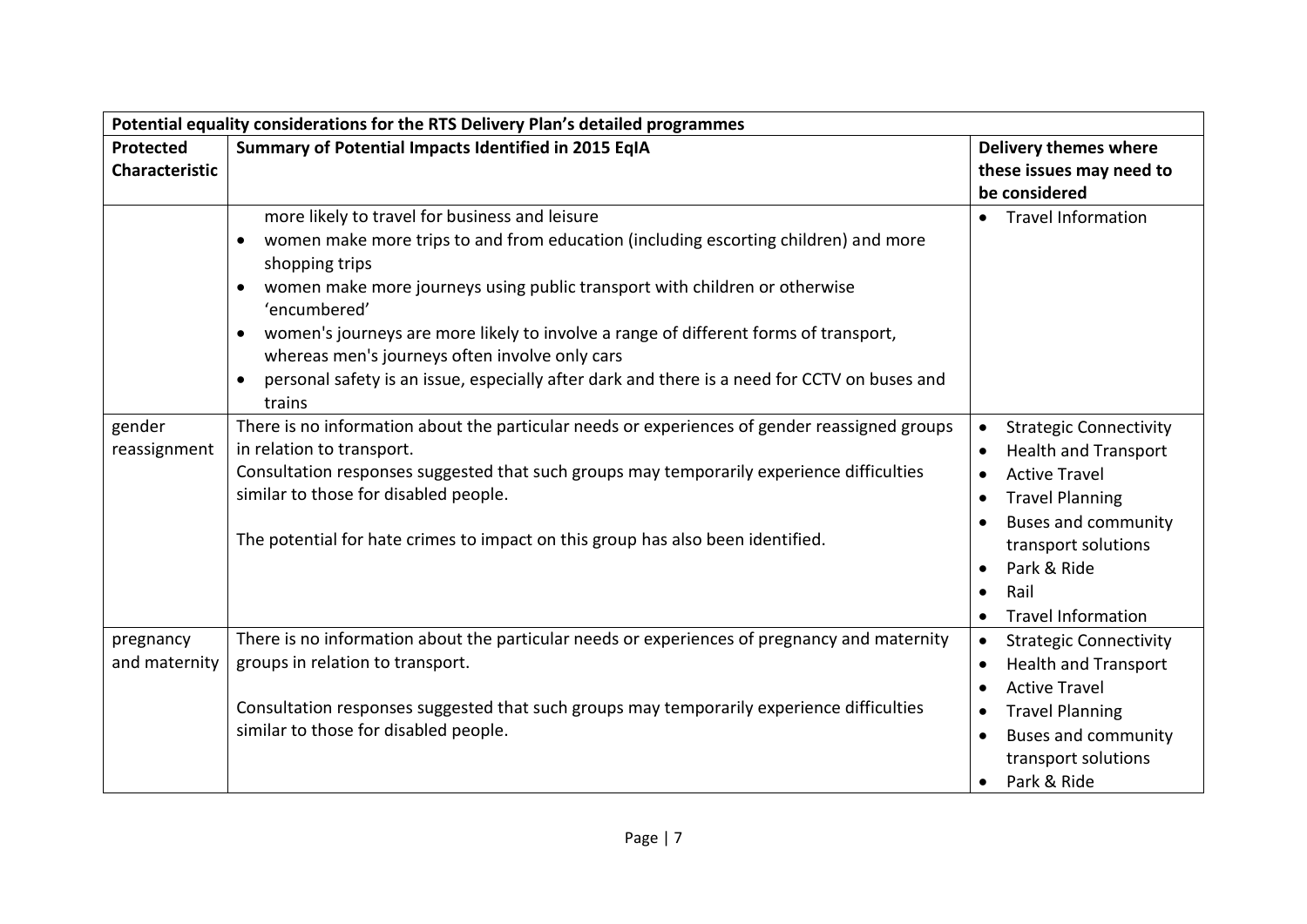|                                    | Potential equality considerations for the RTS Delivery Plan's detailed programmes                                                                                                                                                                                                                                                                                                                                                                                                                                                                                                                                                     |                                                                                                                                                                                       |  |
|------------------------------------|---------------------------------------------------------------------------------------------------------------------------------------------------------------------------------------------------------------------------------------------------------------------------------------------------------------------------------------------------------------------------------------------------------------------------------------------------------------------------------------------------------------------------------------------------------------------------------------------------------------------------------------|---------------------------------------------------------------------------------------------------------------------------------------------------------------------------------------|--|
| Protected<br><b>Characteristic</b> | Summary of Potential Impacts Identified in 2015 EqIA                                                                                                                                                                                                                                                                                                                                                                                                                                                                                                                                                                                  | <b>Delivery themes where</b><br>these issues may need to<br>be considered                                                                                                             |  |
|                                    |                                                                                                                                                                                                                                                                                                                                                                                                                                                                                                                                                                                                                                       | Rail<br>$\bullet$<br><b>Travel Information</b>                                                                                                                                        |  |
| race                               | There are approximately 16,000 Black and Ethnic (BME) people in the region making up just<br>over 3% of the population. There is little information on the use of transport for BME people<br>beyond the data available for the general population. Language may be a barrier to accessing<br>travel and transport information and use of public transport.<br>Consultation responses suggested that language issues relating to transport could helpfully be<br>addressed through inclusion of transport information in English language classes.<br>The potential for hate crimes to impact on this group has also been identified. | <b>Buses and community</b><br>$\bullet$<br>transport solutions<br>Rail<br>$\bullet$<br>Park and ride<br>$\bullet$<br><b>Travel Information</b><br><b>Travel planning</b><br>$\bullet$ |  |
| religion or<br>belief              | There is no information about the particular needs or experiences of religion/belief groups in<br>relation to transport.<br>Consultation responses identified no particular needs or experiences of religion/belief groups in<br>relation to transport.<br>The potential for hate crimes to impact on this group has also been identified.                                                                                                                                                                                                                                                                                            | Rail<br>$\bullet$<br><b>Buses and community</b><br>$\bullet$<br>transport solutions<br>Park and ride<br>$\bullet$<br>Active travel<br>$\bullet$                                       |  |
| sexual<br>orientation              | Consultation responses suggested that safety is an issue, especially after dark and there is a<br>need for CCTV on buses and trains.<br>The potential for hate crimes to impact on this group has also been identified.                                                                                                                                                                                                                                                                                                                                                                                                               | <b>Buses and community</b><br>$\bullet$<br>transport solutions<br>Park and ride<br>Rail<br>$\bullet$                                                                                  |  |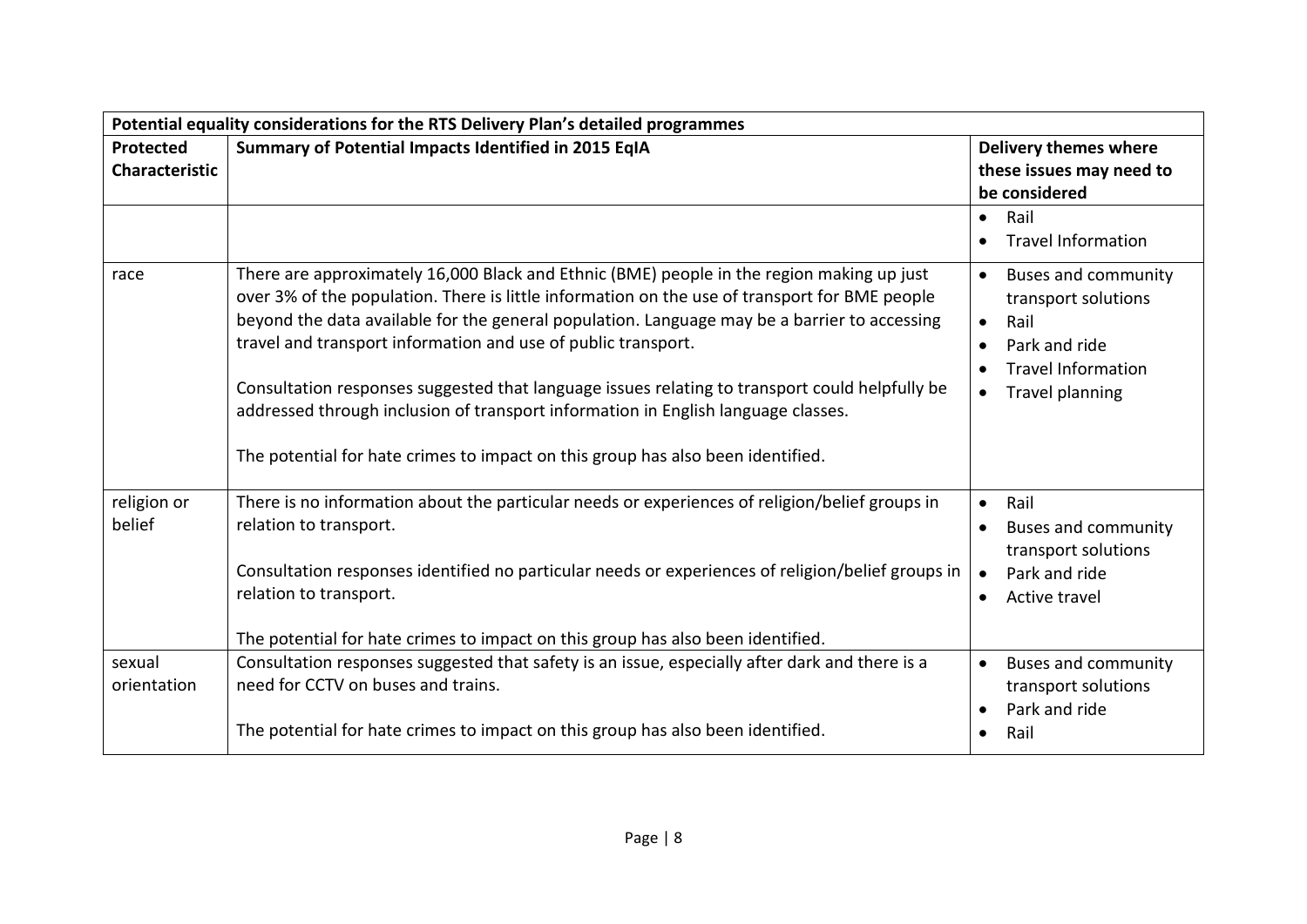The RTS Delivery Plan 2016-201 identifies potential activities that may be implemented by the Partnership, its partner Councils, Scottish Government, Transport Scotland and other relevant delivery agencies. Accordingly Tactran's role in ensuring equality duties are met will vary depending on whether we are:

- **Leading**: assess and undertake an EqIA on proposal as required
- **Funding**: assess and undertake an EqIA on programme; or require EqIA as condition of project funding as required
- **•** Supporting:
	- o encourage regional partner agency to assess and consider the need for an EqIA
	- o ensure Tactran input includes equalities input
- **Commenting**:
	- o encourage lead national agency to assess and consider the need for an EqIA
	- o ensure impact in Tactran region references equalities input

Table 2 below accordingly highlights the anticipated role of Tactran for each of the projects identified within the approved Delivery Plan.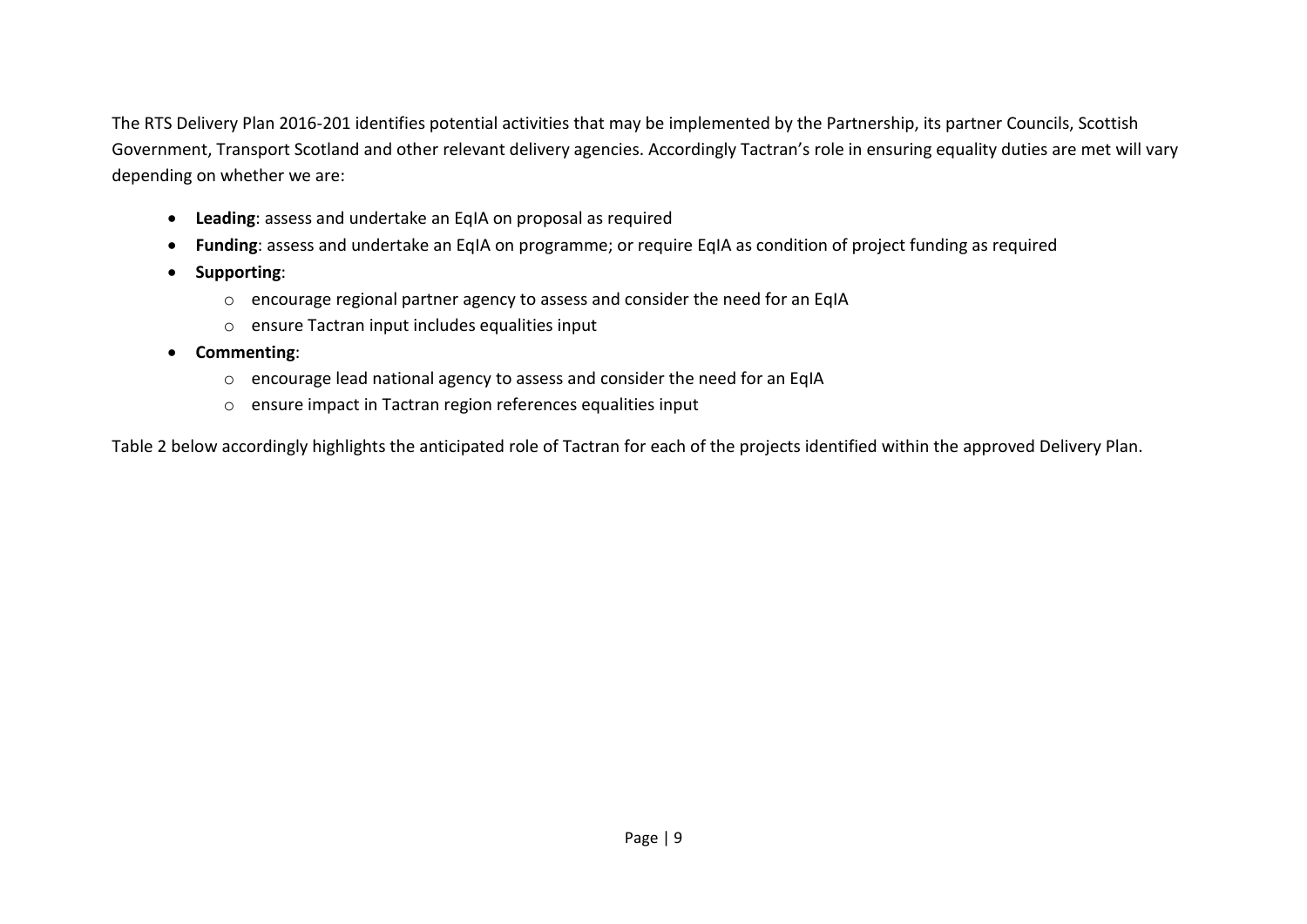#### **Table 2**

| 1.Strategic<br><b>Connectivity</b> | <b>Projects</b>                                                                                                                                     | <b>Lead</b>                               | <b>Tactran Role</b> |
|------------------------------------|-----------------------------------------------------------------------------------------------------------------------------------------------------|-------------------------------------------|---------------------|
| <b>Rail links and</b>              | SC1.1 Electrification of strategic rail network                                                                                                     | <b>Transport Scotland</b>                 | Commenting          |
| services                           | SC1.2 Edinburgh Glasgow Improvement Programme (EGIP)                                                                                                | <b>Transport Scotland</b>                 | Commenting          |
|                                    | SC1.3 Rail Enhancement on the Highland Main                                                                                                         | <b>Transport Scotland</b>                 | Commenting          |
|                                    | SC1.4 Rail enhancement between Aberdeen and Central Belt                                                                                            | <b>Transport Scotland</b>                 | Commenting          |
| <b>Strategic roads</b>             | SC6.1 A9 upgrading from Perth to Inverness                                                                                                          | <b>Transport Scotland</b>                 | Commenting          |
|                                    | SC6.2 A9 Upgrading from Dunblane to Perth                                                                                                           | Transport Scotland / Tay<br><b>Cities</b> | Supporting          |
|                                    | SC6.3 A90 upgrade through or around Dundee                                                                                                          | Transport Scotland / Tay<br><b>Cities</b> | Supporting          |
|                                    | SC6.4 Dundee West Land Use & Transport Integration                                                                                                  | Dundee CC                                 | Supporting          |
|                                    | SC7.1 Shaping Perth's Transport Future - Phase 1 Crieff Road improvements                                                                           | Perth & Kinross                           | Supporting          |
|                                    | SC7.2 Shaping Perth's Transport Future - Phase 2 Cross Tay Link Road (CTLR)                                                                         | Perth & Kinross / Tay<br>Cities           | Supporting          |
|                                    | SC7.3 Shaping Perth's Transport Future - Phase 3 Berthapark Link<br>SC7.4 Shaping Perth's Transport Future - Transport Plan including Active Travel |                                           | Supporting          |
|                                    |                                                                                                                                                     |                                           | Supporting          |
|                                    | SC7.5 Stirling City Area Transport Plan: M9/A811 New Junction                                                                                       | <b>Stirling Council</b>                   | Supporting          |
|                                    | SC7.6 Stirling City Area Transport Plan: Kildean to Bridge of Allan Corridor - Phases 1 and 2                                                       | <b>Stirling Council</b>                   | Supporting          |
|                                    | SC7.7 Stirling City Area Transport Plan: Viewforth Link Road and public realm improvements to                                                       | <b>Stirling Council</b>                   | Commenting          |
|                                    | adjacent City Centre streets                                                                                                                        |                                           |                     |
|                                    | SC7.8 Stirling City Area Transport Plan: Durieshill and South Stirling Gateway Transport<br>Improvements.                                           | <b>Stirling Council</b>                   | Supporting          |
|                                    | New: A91 junction and widening improvements, Stirling                                                                                               | <b>Stirling Council</b>                   | Supporting          |
| <b>Ports</b>                       | SC10.1 Inter-modal Regional Rail Freight Facilities at Dundee                                                                                       | Dundee CC                                 | Supporting          |
|                                    | SC10.2 Inter-modal Regional Rail Freight Facilities at Montrose                                                                                     | Angus Council / Tay Cities                | Supporting          |
|                                    | SC10.3 Inter-modal Regional Rail Freight Facilities at Perth                                                                                        | Perth & Kinross                           | Supporting          |
| <b>Air services</b>                | SC11.1 Promote services, routes and facilities at Dundee Airport                                                                                    | HIAL / Tay Cities                         | Supporting          |
| 2. Health and<br><b>Transport</b>  | <b>Projects</b>                                                                                                                                     | <b>Lead</b>                               | <b>Tactran Role</b> |
| <b>Promoting active</b>            | HT.1.1 Promote active travel as a healthy means of transport, leisure and means of access to                                                        | NHS / Councils / NPAs /                   | Funding             |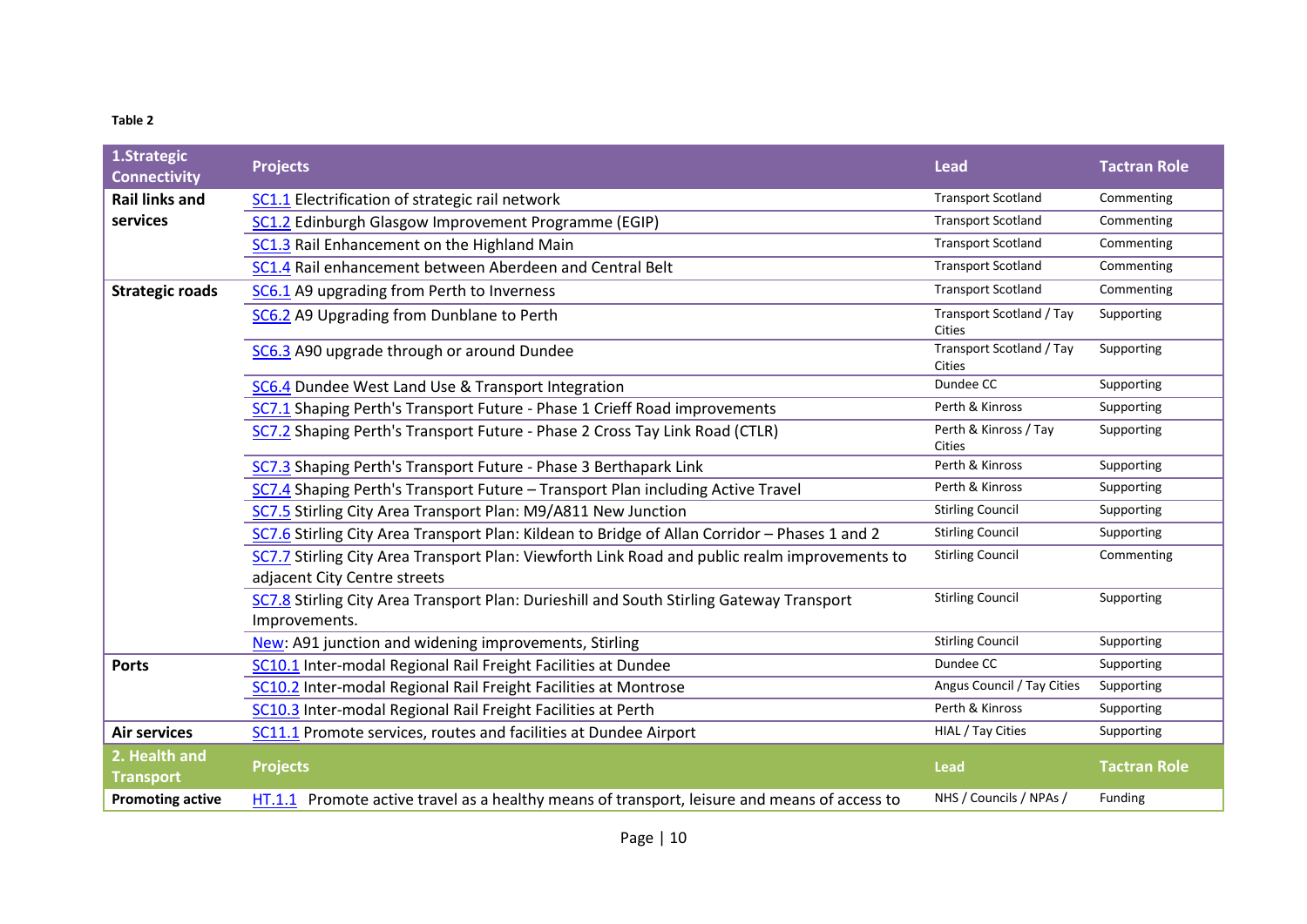| 2. Health and<br><b>Transport</b> | <b>Projects</b>                                                                                          | Lead                       | <b>Tactran Role</b> |
|-----------------------------------|----------------------------------------------------------------------------------------------------------|----------------------------|---------------------|
| travel                            | services and opportunities                                                                               | Tactran                    |                     |
|                                   | Expand the role of active prescriptions and social prescribing<br>HT1.2                                  | <b>NHS</b>                 | Commenting          |
|                                   | Support delivery of road safety education<br>HT2.1                                                       | Fire & Rescue              | Funding             |
|                                   | HT2.2 Continue programme of Accident Investigation and Prevention (AIP) and road safety                  | Councils                   | Commenting          |
|                                   | measures and ensure road safety considered in new developments through road safety audit                 |                            |                     |
|                                   | procedures                                                                                               |                            |                     |
| <b>Transport and</b>              | Review traffic management at air quality hot spots within AQMAs<br><b>HT3.1</b>                          | DCC & PKCC                 | Supporting          |
| public health                     | Develop and implement Green Procurement Strategies for Council fleet and public<br><b>HT3.2</b>          | Councils                   | Supporting          |
|                                   | service vehicles                                                                                         |                            |                     |
|                                   | Improve Councils' vehicle fuel consumption efficiency by better management of fleet<br><b>HT3.3</b>      | Councils                   | Supporting          |
|                                   | activities                                                                                               |                            |                     |
|                                   | DCC will Introduce ECOstars environmental fleet recognition for cars, lorries, buses,<br><b>HT3.4</b>    | Dundee CC                  | Supporting          |
|                                   | coaches and possibly taxis                                                                               |                            |                     |
|                                   | HT3.5 DCC in consultation with the Taxi Liaison Group will explore means of reducing                     | Dundee CC                  | Supporting          |
|                                   | emissions from taxis and private car hire vehicles in AQMA                                               |                            |                     |
|                                   | DCC will explore the feasibility of a Low Emission Zone for the central area of the city<br><b>HT3.6</b> | Dundee CC                  | Supporting          |
|                                   | HT3.7 Transport Scotland will work with key partners to investigate the use of hydrogen as a             | <b>Transport Scotland</b>  | Commenting          |
|                                   | transport fuel                                                                                           |                            |                     |
|                                   | HT3.8 Transport Scotland will continue to engage with partners on the role less carbon                   | <b>Transport Scotland</b>  | Commenting          |
|                                   | intensive fuels such as LPG, CNG and biofuels can play in the transition to a near zero emission         |                            |                     |
|                                   | road transport sector by 2050                                                                            |                            |                     |
|                                   | HT3.9 Transport Scotland will review the impacts of trunk roads on AQMAs at Dundee, Perth                | <b>Transport Scotland</b>  | Supporting          |
|                                   | and Crieff and implement mitigation where trunk roads are the primary contributor to air                 |                            |                     |
|                                   | pollutants by 2020                                                                                       |                            |                     |
|                                   | HT3.10 Design, develop and implement a two-level modelling system on regional and local                  | <b>SEPA</b>                | Commenting          |
|                                   | scales to provide evidence for appraising and identifying potential transport and planning               |                            |                     |
|                                   | solutions to local air quality issues                                                                    | SEPA                       |                     |
|                                   | HT3.11 Undertake detailed modelling of TAYplan area cities and associated adjoining spaces,              |                            | Commenting          |
|                                   | covering areas associated with highest levels of poor air quality                                        |                            |                     |
|                                   | HT3.12 Transport Scotland, in further consultation with partner organisations, ensure the NLEF           | <b>Scottish Government</b> | Commenting          |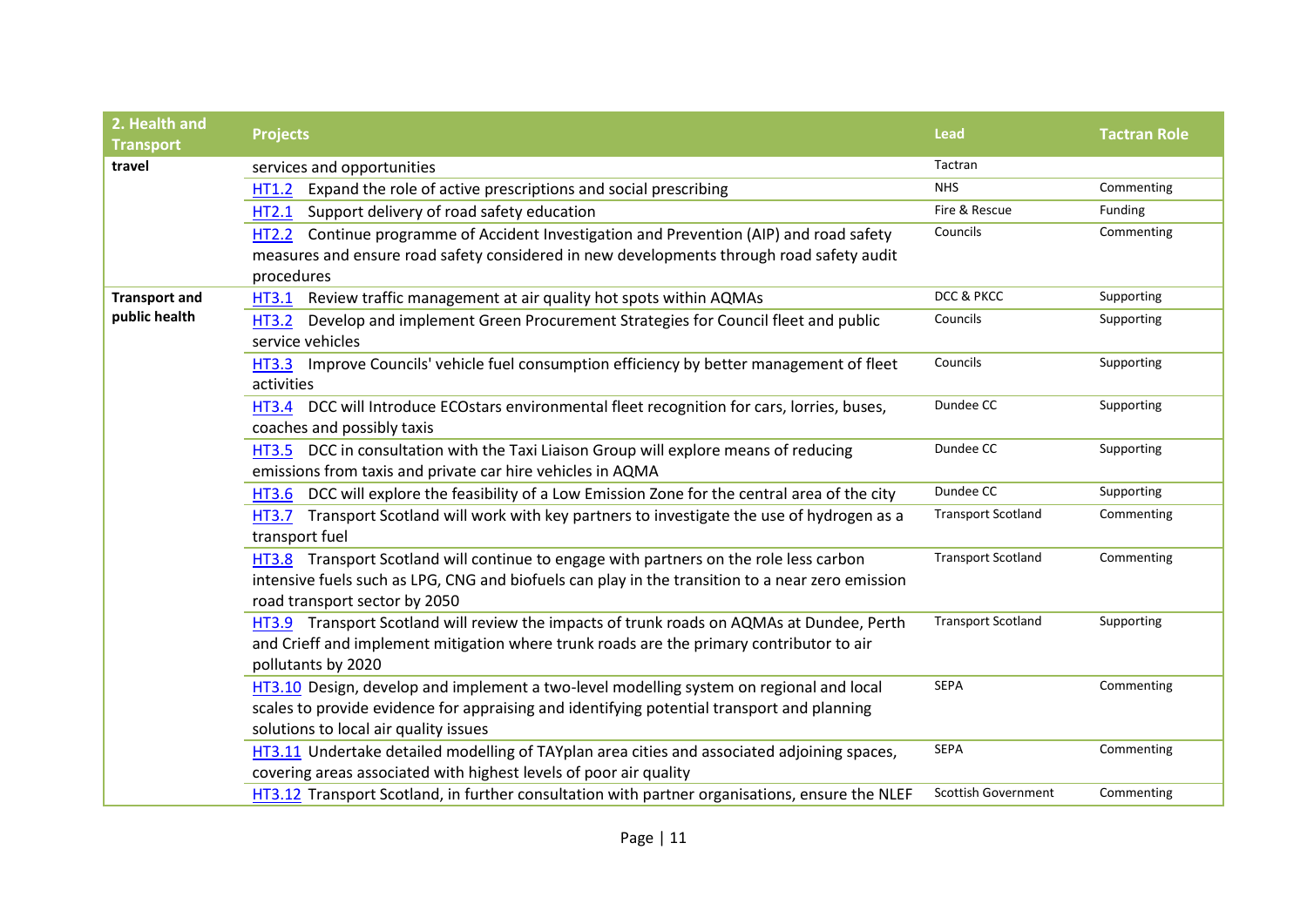| 2. Health and<br><b>Transport</b> | <b>Projects</b>                                                                                                                       | <b>Lead</b>                | <b>Tactran Role</b> |
|-----------------------------------|---------------------------------------------------------------------------------------------------------------------------------------|----------------------------|---------------------|
|                                   | criteria, tests, and processes are developed, agreed, and finalised                                                                   |                            |                     |
| <b>Access to</b><br>healthcare    | HT7.1 Scottish Government to provide an annual update on evaluation of the national<br><b>Transportation Noise Action Plan (TNAP)</b> | <b>Scottish Government</b> | Commenting          |
|                                   | Work in Partnership to integrate NHS appointment process with Travel Options<br><b>HT7.2</b>                                          | <b>NHS</b>                 | Supporting          |
|                                   | Improve efficiency and co- ordination of transport and healthcare service delivery<br><b>HT9.1</b>                                    | <b>NHS</b>                 | Supporting          |
|                                   | HT10.1 Increase travel to healthcare facilities by active and sustainable modes                                                       | <b>NHS</b>                 | Funding             |
|                                   | HT10.2 Improve active and sustainable travel infrastructure to healthcare facilities                                                  | <b>NHS</b>                 | Funding             |
| <b>NHS staff travel</b>           | HT11.1 Work to eliminate unnecessary commuting or business journeys by NHS staff                                                      | <b>NHS</b>                 | Supporting          |
|                                   | HT12.1 Ensure that all NHS staff travel is undertaken by active or sustainable modes, where<br>appropriate                            | <b>NHS</b>                 | Supporting          |
|                                   | HT12.2 Improve provision of active and sustainable travel infrastructure for staff arriving by<br>these modes                         | <b>NHS</b>                 | Supporting          |
| <b>3. Active Travel</b>           | <b>Projects</b>                                                                                                                       | <b>Lead</b>                | <b>Tactran Role</b> |
| <b>Strategic</b>                  | Each local authority to develop an Active Travel Strategy<br>AT1.1                                                                    | Councils                   | Supporting          |
| integration                       |                                                                                                                                       |                            |                     |
| <b>High quality</b>               | Continue to develop and maintain community links<br>AT2.1                                                                             | Councils                   | Funding             |
| infrastructure                    | Enhance active travel networks, taking account of priorities in the TAYplan Green<br>AT3.1                                            | AC/PKC/DCC                 | Funding             |
|                                   | <b>Network Strategy</b>                                                                                                               |                            |                     |
|                                   | Enhance active travel networks, taking account of priorities in the Central Scotland<br>AT3.2                                         | <b>Stirling Council</b>    | Funding             |
|                                   | <b>Green Network Strategy</b>                                                                                                         |                            |                     |
|                                   | NWCN Long Distance Route: Crook of Devon to Kinross<br>AT3.3                                                                          | Perth & Kinross            | Supporting          |
|                                   | NWCN Long Distance Route: Cross-Scotland Pilgrim Way - Iona to St Andrews<br>AT3.4                                                    | Perth & Kinross / Stirling | Supporting          |
|                                   | NWCN Long Distance Route: Angus Coastal Path<br>AT3.5                                                                                 | Angus                      | Supporting          |
|                                   | NWCN Long Distance Route: Pitlochry - Ballater<br>AT3.6                                                                               | Perth & Kinross            | Supporting          |
|                                   | NWCN Long Distance Route: Stirling to Drymen<br>AT3.7                                                                                 | <b>Stirling</b>            | Supporting          |
|                                   | NWCN Cycleway: NCN 76 - Manor Powis Roundabout<br>AT3.8                                                                               | Stirling                   | Supporting          |
|                                   | NWCN Cycleway: NCN 765 Stirling to Callander<br>AT3.9                                                                                 | Stirling / LLTNPA          | Supporting          |
|                                   | AT3.10 NWCN Cycleway: Dundee Green Circular - alternative to Docks                                                                    | Dundee CC                  | Supporting          |
|                                   | AT3.11 NWCN Cycleway: NCN 775 Almondbank to Lochearnhead                                                                              | Perth & Kinross            | Supporting          |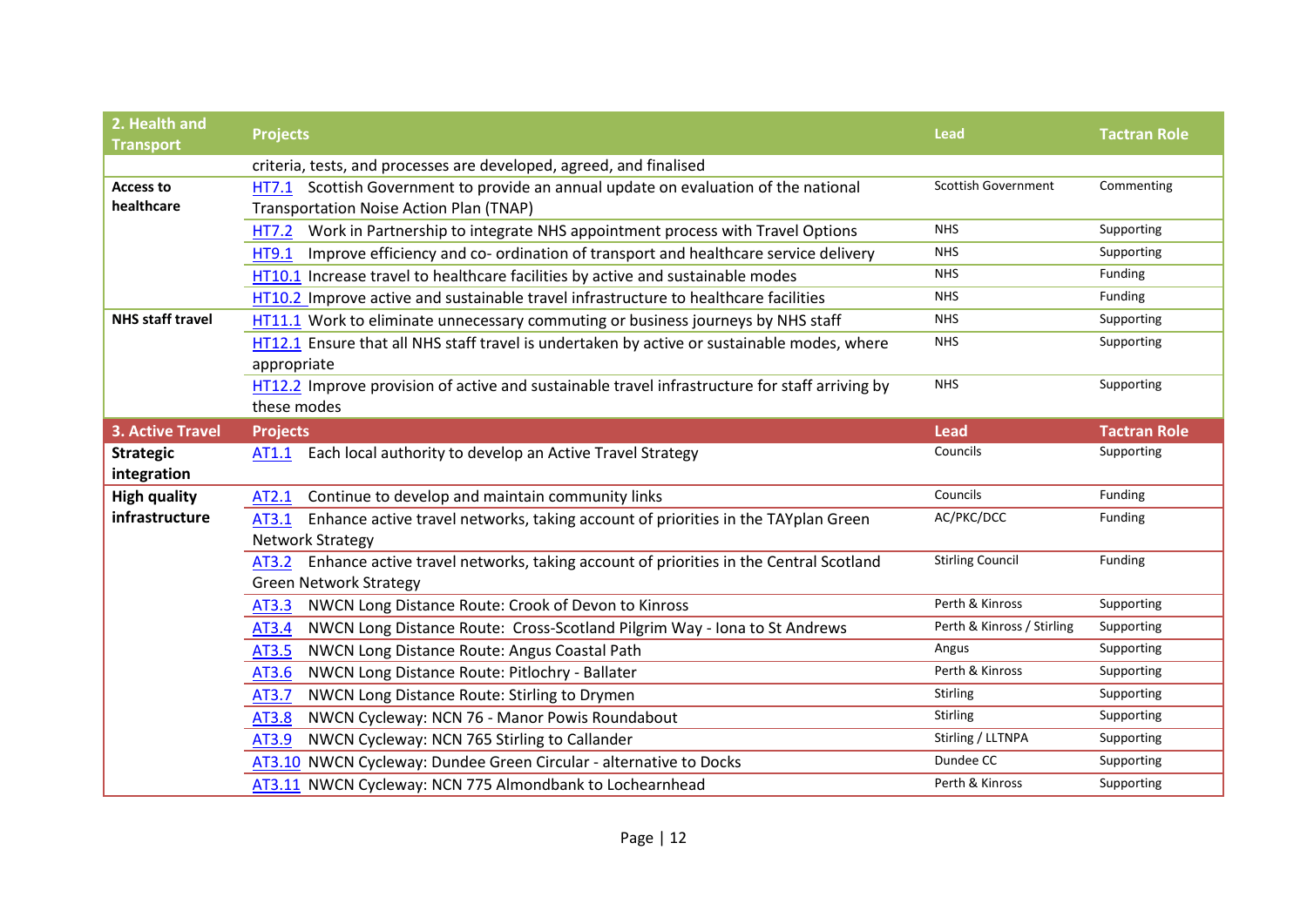| <b>3. Active Travel</b> | <b>Projects</b>                                                                                     | <b>Lead</b>                   | <b>Tactran Role</b> |
|-------------------------|-----------------------------------------------------------------------------------------------------|-------------------------------|---------------------|
|                         | AT3.12 Aspirational NCN 777 Cycling Route: Bridge of Earn to Newburgh                               | Perth & Kinross / Fife        | Supporting          |
|                         | AT3.13 Aspirational NCN 755 Cycling Route: Drymen to Strathblane                                    | <b>Stirling</b>               | Supporting          |
|                         | AT3.14 Aspirational NCN 765 Cycling Route: Keir Roundabout to Bridge of Allan                       | Stirling                      | Supporting          |
|                         | AT3.15 Regional Walking and Cycling Route: Montrose - Dunkeld (via Brechin, Forfar,                 | Angus / Perth & Kinross       | Supporting          |
|                         | Kirriemuir, Alyth, Blairgowrie)                                                                     |                               |                     |
|                         | AT3.16 Regional Walking and Cycling Route: Arbroath - Brechin                                       | Angus                         | Supporting          |
|                         | AT3.17 Regional Walking and Cycling Route: Dundee - Forfar                                          | AC/DCC                        | Supporting          |
|                         | AT3.18 Regional Walking and Cycling Route: Dundee - Kirriemuir                                      | AC/DCC                        | Supporting          |
|                         | AT3.19 Regional Walking and Cycling Route: Dundee - Blairgowrie (via Coupar Angus)                  | AC/DCC/PKC                    | Supporting          |
|                         | AT3.20 Regional Walking and Cycling Route: Perth - Blairgowrie                                      | Perth & Kinross               | Supporting          |
|                         | AT3.21 Regional Walking and Cycling Route: Perth - Crieff (via Auchterarder)                        | Perth & Kinross               | Supporting          |
|                         | AT3.22 Regional Walking and Cycling Route: Stirling - Denny - Larbert                               | Stirling                      | Supporting          |
|                         | Great Trossachs Path: Callander to Inversnaid<br><b>New</b>                                         | <b>Great Trossachs Forest</b> | Supporting          |
|                         | Promote Cycle Hire Schemes<br><b>New</b>                                                            | Councils/Private              | Supporting          |
|                         | Support safer routes to school and other educational establishments<br><b>New</b>                   | Councils                      | Supporting          |
|                         | Support active travel audits<br><b>New</b>                                                          | Councils/Tactran              | Leading             |
| <b>Making better</b>    | Evaluate Pilot Cycle Hub at Stirling Station 2013-5 for potential wider roll-out at other<br>AT7.1  | <b>Transport Scotland</b>     | Supporting          |
| use of the              | railway stations                                                                                    |                               |                     |
| transport system        |                                                                                                     |                               |                     |
| <b>Influencing</b>      | Deliver Mutual Respect Campaign, Give Everyone Cycle Space, aimed at drivers, within<br>AT9.1       | <b>Cycling Scotland</b>       | Funding             |
| travel behaviour        | the Tactran area                                                                                    |                               |                     |
|                         | AT9.2 Continue the promotion and development of cycle projects such as Bikeability Scotland         | <b>Cycling Scotland</b>       | Funding             |
|                         | training                                                                                            |                               |                     |
| 4. Travel               | <b>Projects</b>                                                                                     | <b>Lead</b>                   | <b>Tactran Role</b> |
| <b>Planning</b>         |                                                                                                     |                               |                     |
| <b>Travel Plan</b>      | Develop Rail Station Travel Plans within the Tactran area<br>TP1.1                                  | ScotRail                      | Supporting          |
| <b>Guidance and</b>     | Tactran and Constituent Councils to develop and implement sustainable staff travel<br><b>TP2.1</b>  | Tactran / Councils            | Leading             |
| <b>Support</b>          | plans                                                                                               |                               |                     |
|                         | Support and encourage development of Travel Plans with employers within the Tactran<br><b>TP3.1</b> | Tactran / Councils            | Leading             |
|                         | region                                                                                              |                               |                     |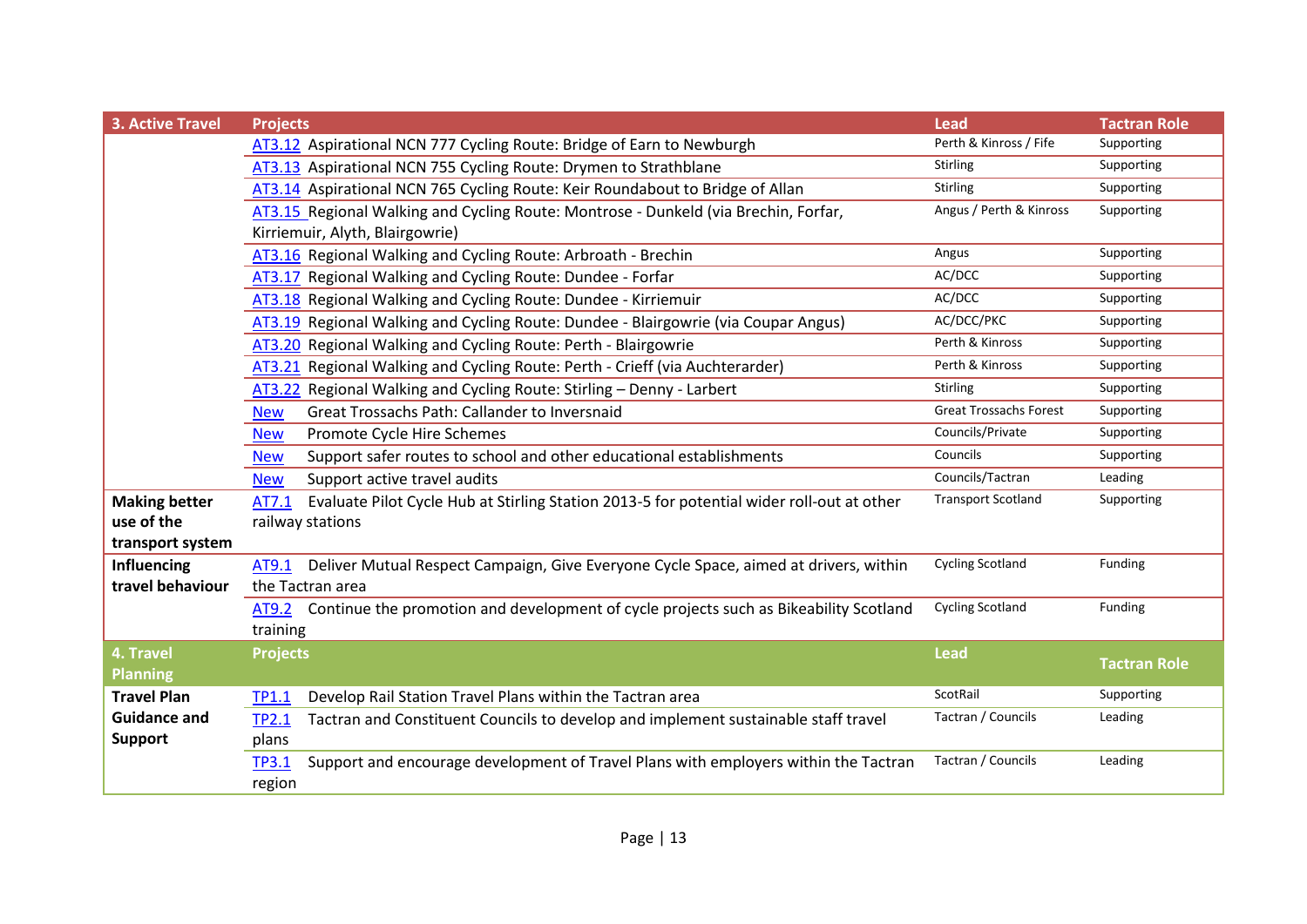| 4. Travel                | <b>Projects</b>                                                                                        | <b>Lead</b>               | <b>Tactran Role</b> |
|--------------------------|--------------------------------------------------------------------------------------------------------|---------------------------|---------------------|
| <b>Planning</b>          |                                                                                                        |                           |                     |
|                          | Work to increase uptake and implementation of School Travel Plans<br><b>TP4.1</b>                      | Councils                  | Supporting          |
|                          | Seek production and implementation of effective Travel Plans in new developments<br><b>TP6.1</b>       | Planning authorities      | Commenting          |
| Use of                   | Continue to undertake Awareness Campaigns to promote sustainable travel choices<br><b>TP7.1</b>        | Tactran / Councils /      | Leading             |
| <b>Awareness</b>         |                                                                                                        | <b>Transport Scotland</b> |                     |
| <b>Campaigns</b>         | Encourage all employers across all sectors to become Cycle Friendly<br><b>TP7.2</b>                    | <b>Cycling Scotland</b>   | Funding             |
|                          |                                                                                                        |                           |                     |
| Promote                  | Promote and support lift sharing schemes at a regional and local level<br><b>TP8.1</b>                 | Tactran / Councils        | Leading             |
| Regional                 | Support for the establishment and promotion of Car Clubs in the region<br><b>TP9.1</b>                 | Councils                  | Supporting          |
| <b>Liftshare and Car</b> |                                                                                                        |                           |                     |
| <b>Clubs</b>             |                                                                                                        |                           |                     |
| 5. Buses &               |                                                                                                        |                           |                     |
| community                | <b>Projects</b>                                                                                        | <b>Lead</b>               | <b>Tactran Role</b> |
| transport                |                                                                                                        |                           |                     |
| <b>Network Coverage</b>  | Engage with public passenger transport service providers to ensure the delivery of high<br><b>B1.1</b> | Operators / Councils      | Commenting          |
|                          | quality, reliable and efficient public transport services                                              |                           |                     |
|                          | Determine the public transport service requirements over and above the commercial<br><b>B2.1</b>       | Operators / Councils      | Supporting          |
|                          | network through consultation, monitoring and review                                                    |                           |                     |
|                          | Secure public transport services considered necessary to meet requirements which<br><b>B2.2</b>        | Operators / Councils      | Supporting          |
|                          | would otherwise not be met by commercial public transport services                                     |                           |                     |
|                          | Ensure Development Plans take due cognisance of the capacity of the road network<br><b>B4.1</b>        | Councils                  | Commenting          |
|                          | and opportunities for both existing and future public transport provision                              |                           |                     |
| Infrastructure and       | Create a new transport interchange in the heart of Perth City that links directly with<br><b>B6.1</b>  | Perth & Kinross           | Supporting          |
| <b>Vehicles</b>          | trails and cycleways                                                                                   |                           |                     |
|                          | Provide and maintain bus infrastructure, such as bus stops, bus shelters and associated<br><b>B7.1</b> | Councils                  | Commenting          |
|                          | infrastructure, including CCTV, lighting, buildouts, laybys, raised kerbs, etc. and ensure it meets    |                           |                     |
|                          | the needs of the elderly, disabled and other encumbered passengers                                     |                           |                     |
|                          | Introduce measures to encourage uptake of low emission vehicles<br><b>B12.1</b>                        | <b>Transport Scotland</b> | Supporting          |
|                          |                                                                                                        | /Operators/Councils       |                     |
|                          | Encouragement will be given to meeting the needs of the elderly, disabled and other<br><b>B13.1</b>    | Councils                  | Supporting          |
|                          | encumbered passengers through the provision of accessible taxi, CT and DRT services                    |                           |                     |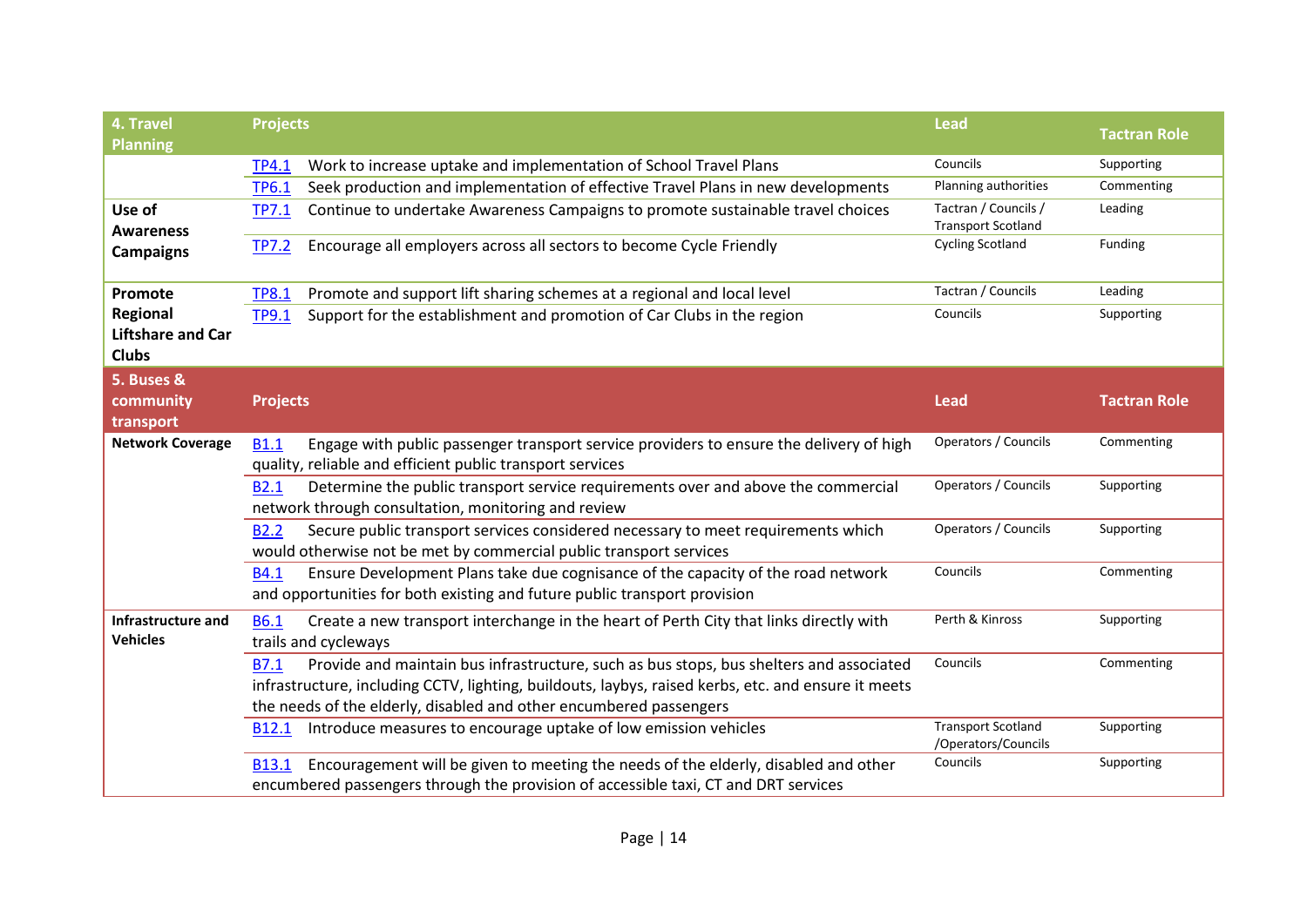| <b>Network</b><br>Performance                        | <b>B15.1</b>                                                                                                          | Assist with development of a successful multi-operator and multi-modal travel ticket | <b>Transport Scotland</b><br>/Operators/Councils   | Supporting          |
|------------------------------------------------------|-----------------------------------------------------------------------------------------------------------------------|--------------------------------------------------------------------------------------|----------------------------------------------------|---------------------|
|                                                      | Dundee and Angus Bus Punctuality Improvement Partnership (BPIP)<br>B17.1                                              |                                                                                      | Angus /DCC/Operators                               | Supporting          |
|                                                      | Lobby Scottish Government to include non-registered CT services in free bus travel<br>B19.1                           |                                                                                      | Tactran                                            | Leading             |
|                                                      | scheme                                                                                                                |                                                                                      |                                                    |                     |
|                                                      | B21.1                                                                                                                 | Evaluate the Bus Investment Fund (BIF) to learn from supported projects and inform   | <b>Transport Scotland</b>                          | Supporting          |
|                                                      | decisions on options for future support for local projects to improve public transport                                |                                                                                      |                                                    |                     |
| 6. Park & Ride                                       | <b>Projects</b>                                                                                                       |                                                                                      | <b>Lead</b>                                        | <b>Tactran Role</b> |
| <b>Promote New Bus</b><br>and Rail Based Park        | PR2.1 Strategic Park and Ride/ Park and Choose facilities serving Dundee at Dundee South of<br><b>Tay Road Bridge</b> |                                                                                      | Transport Scotland /<br>Tactran / DCC Fife Council | Supporting          |
| & Ride                                               | <b>PR2.2</b>                                                                                                          | Strategic Park and Ride/ Park and Choose facilities serving Dundee at Dundee West    | TS / DCC / Tactran                                 | Supporting          |
|                                                      | Strategic Park and Ride/ Park and Choose facilities serving Dundee at Dundee East<br><b>PR2.3</b>                     |                                                                                      | Transport Scotland /<br>Tactran                    | Supporting          |
|                                                      | <b>PR2.4</b>                                                                                                          | Strategic Park and Ride/ Park and Choose facilities serving Dundee at Dundee North   | Transport Scotland /<br>Tactran                    | Supporting          |
|                                                      | Regional park and ride facilities serving Perth at Perth East<br><b>PR2.5</b>                                         |                                                                                      | Perth & Kinross                                    | Supporting          |
|                                                      | Regional park and ride facilities serving Perth at Perth North<br><b>PR2.6</b>                                        |                                                                                      | Perth & Kinross                                    | Supporting          |
|                                                      | Regional Park & Ride facility- South of Stirling<br><b>PR2.7</b>                                                      |                                                                                      | <b>Stirling Council</b>                            | Supporting          |
|                                                      | Strategic Park & Ride facility at Bannockburn, Stirling<br><b>PR3.1</b>                                               |                                                                                      | <b>Stirling Council</b>                            | Supporting          |
|                                                      | A90 Forfar multi-modal Interchange<br><b>PR4.1</b>                                                                    |                                                                                      | Angus Council                                      | Supporting          |
|                                                      | A90 Brechin multi-modal Interchange<br><b>PR4.2</b>                                                                   |                                                                                      | Angus Council                                      | Supporting          |
|                                                      | Regional Park & Ride facility - North-east Stirling<br><b>New</b>                                                     |                                                                                      | <b>Stirling Council</b>                            | Supporting          |
| <b>Enhance Existing</b><br><b>Bus and Rail Based</b> | Bike & Go facilities at Perth and Dundee rail stations and Cyclepoint at Stirling rail<br><b>PR7.1</b>                |                                                                                      | ScotRail                                           | Supporting          |
| Park & Ride                                          | Station                                                                                                               |                                                                                      | ScotRail                                           | Commenting          |
| Provision                                            | Additional cycling spaces at Dunblane and Bridge of Allan rail stations<br><b>PR7.2</b>                               |                                                                                      |                                                    |                     |
|                                                      | Improved waiting facilities at Dunblane and Bridge of Allan rail stations<br><b>PR7.3</b>                             |                                                                                      | ScotRail                                           | Commenting          |
| 7. Rail                                              | <b>Projects</b>                                                                                                       |                                                                                      | <b>Lead</b>                                        | <b>Tactran Role</b> |
|                                                      | Tay Estuary Rail Service from Arbroath to Glasgow<br>R <sub>1.1</sub>                                                 |                                                                                      | Transport Scotland /<br>Scotrail / Tactran         | Supporting          |
|                                                      | Rail enhancement between Edinburgh and Perth<br>R <sub>2.1</sub>                                                      |                                                                                      | Transport Scotland /<br>Network Rail               | Supporting          |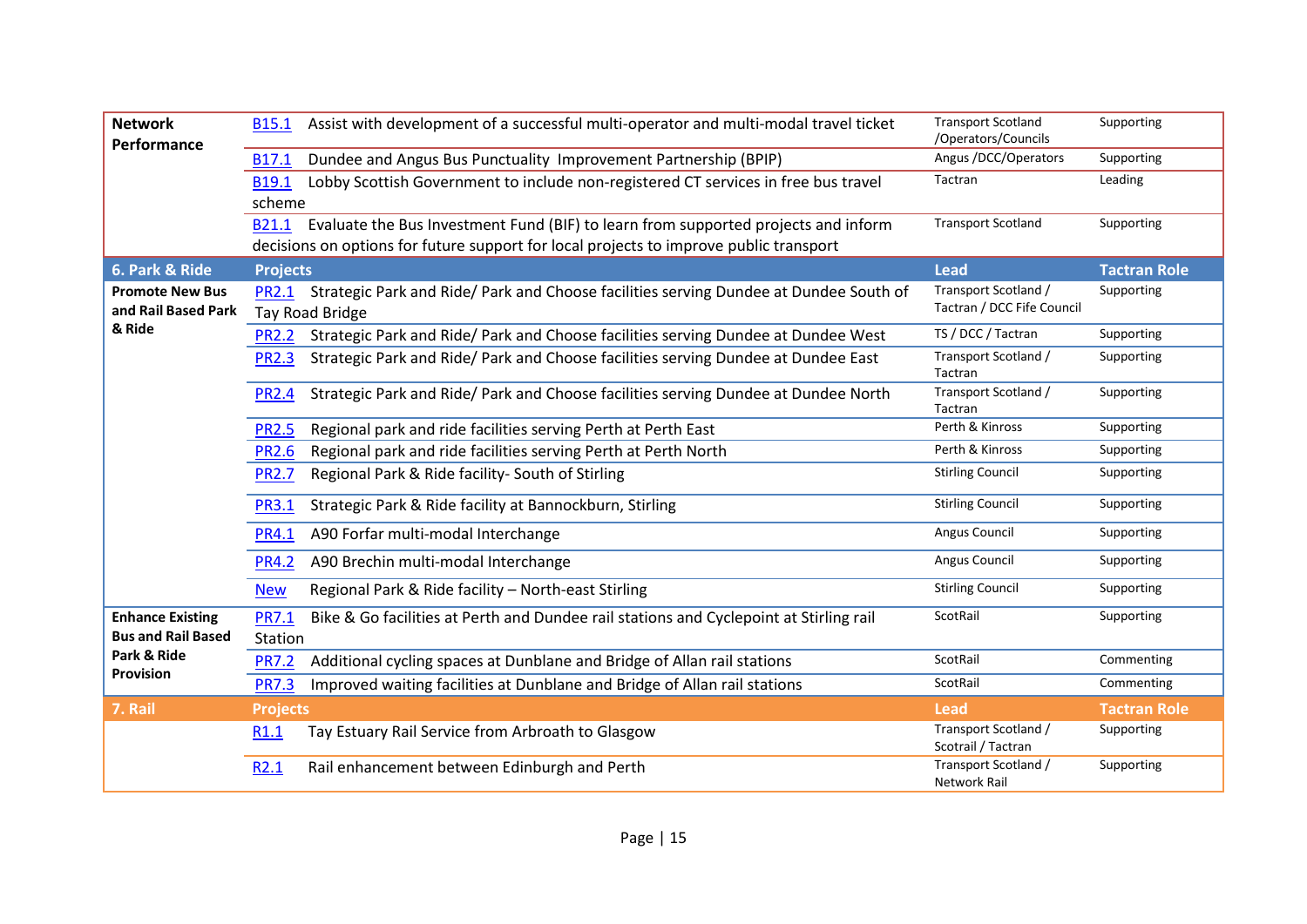|                                               | R3.1              | Perth depot stabling and servicing                                                                                             | <b>Network Rail</b>                               | Supporting          |
|-----------------------------------------------|-------------------|--------------------------------------------------------------------------------------------------------------------------------|---------------------------------------------------|---------------------|
|                                               | R5.1              | Significant improvements to Dundee railway station                                                                             | Dundee CC                                         | Supporting          |
|                                               | <b>R5.2</b>       | Significant improvements to Perth's rail and bus stations and associated links to the city                                     | ScotRail / Perth & Kinross                        | Supporting          |
|                                               | centre            |                                                                                                                                |                                                   |                     |
|                                               | R5.3              | <b>Stirling Rail Station Enhancement</b>                                                                                       | Scotrail / Stirling Council /<br>Network Rail     | Supporting          |
|                                               | <b>R5.4</b>       | Relocation of Invergowrie Station to Dundee West                                                                               | Tactran                                           | Leading             |
|                                               | <b>R5.5</b>       | New Rail Station at Bridge of Earn                                                                                             | PKC / Fife Council /<br>Tactran / Sestran         | Leading             |
|                                               | <b>New</b>        | Investigate whether a relocated Bridge of Allan Station support LTS objectives                                                 | <b>Stirling Council</b>                           | Leading             |
|                                               | R6.1              | Close Cornton Level Crossings and replace with bridge                                                                          | <b>Network Rail</b>                               | Commenting          |
|                                               | R12.1             | Support development of Highland Main Line CRP                                                                                  | ScotRail                                          | Supporting          |
|                                               | R <sub>12.2</sub> | Support Development of West Highland CRP                                                                                       | ScotRail                                          | Supporting          |
|                                               | R <sub>12.3</sub> | Support Development of Strathallan CRP                                                                                         | ScotRail                                          | Supporting          |
| 8. Freight                                    | <b>Projects</b>   |                                                                                                                                | Lead                                              | <b>Tactran Role</b> |
|                                               | F2.1              | Implementation of Freight Consolidation Centres at Dundee and Perth                                                            | Tactran                                           | Leading             |
|                                               | F2.2              | Tactran Freight Quality Partnership to continue to consider the environmental impact                                           | Tactran                                           | Supporting          |
|                                               |                   | of freight transport and bring forward appropriate measures for improving local air quality                                    |                                                   |                     |
|                                               | F5.1              | Improve road connections to Montrose Port                                                                                      | Montrose PA / Angus<br>Council                    | Supporting          |
|                                               | F5.2              | Improved Road Links to Perth Harbour                                                                                           | Perth & Kinross                                   | Supporting          |
|                                               | F6.1              | Highland Spring Rail Access at Blackford                                                                                       | <b>Highland Spring</b>                            | Supporting          |
| 9. Travel<br><b>Information</b>               | <b>Projects</b>   |                                                                                                                                | <b>Lead</b>                                       | <b>Tactran Role</b> |
| <b>Informing Travel</b><br><b>Choices and</b> |                   | TI1.1 Continue to develop and promote regional travel information through dedicated websites                                   | Tactran / Councils /<br><b>Traveline Scotland</b> | Leading             |
| <b>Awareness</b>                              | TI2.1             | Ensure the availability of comprehensive and accurate roadside bus information                                                 | Councils                                          | Supporting          |
|                                               | TI2.2             | Produce and provide bus service, area or corridor timetable booklets that include all<br>supported and commercial bus services | Councils / Operators                              | Supporting          |
| <b>Facilitating</b>                           | TI5.1             | Upgrade and enhancement of VMS car parking navigation signage in Dundee                                                        | Dundee CC                                         | Supporting          |
| <b>Modal</b>                                  | TI <sub>5.2</sub> | Upgrade and enhancement of VMS car parking navigation signage in Perth                                                         | Perth & Kinross                                   | Supporting          |
| Shift/Sustainabili                            |                   |                                                                                                                                |                                                   |                     |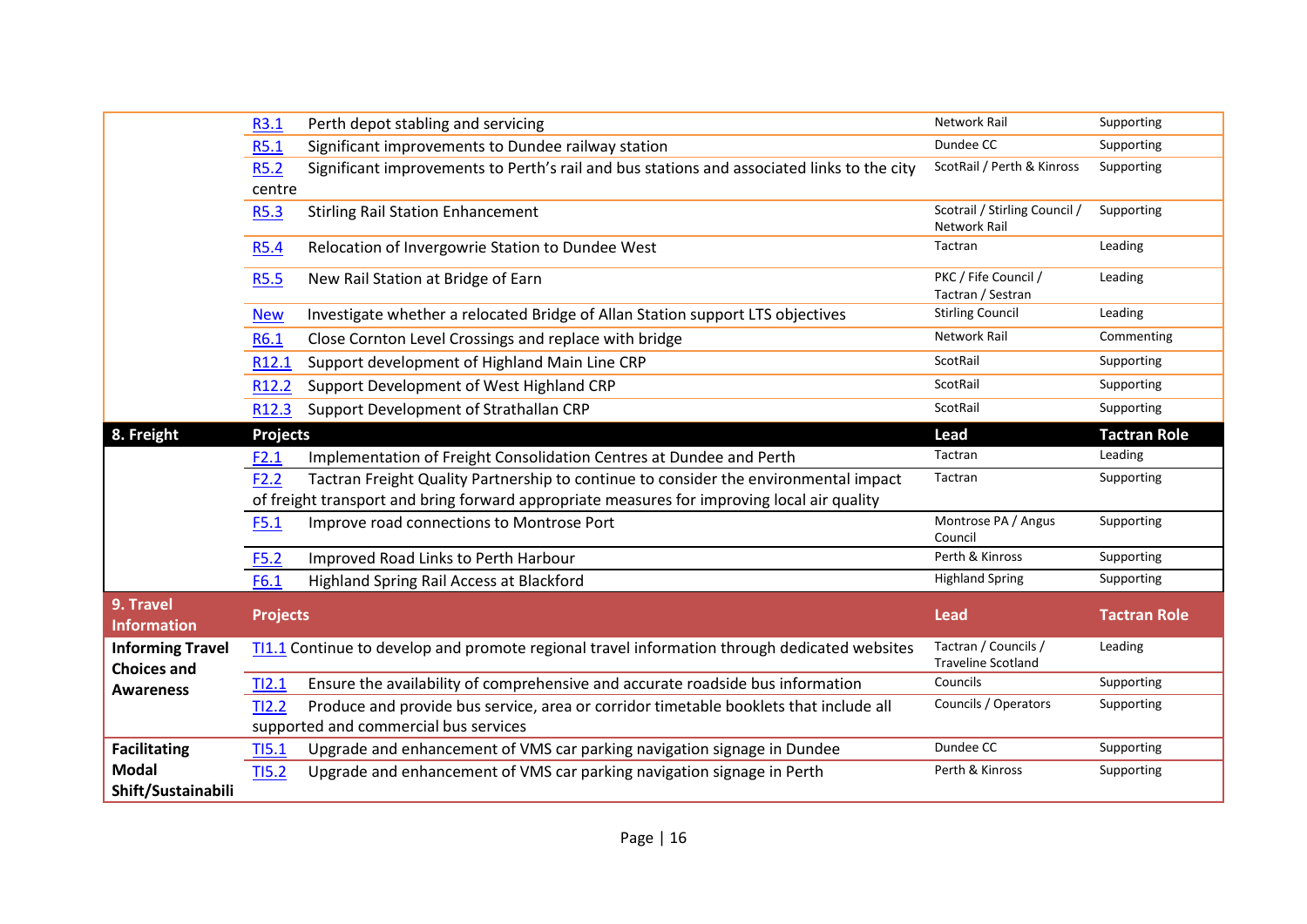| ty                      |                                                                                            |                             |                     |
|-------------------------|--------------------------------------------------------------------------------------------|-----------------------------|---------------------|
| <b>Making Efficient</b> | Real Time Information - Stirling Council<br>TI7.1                                          | Sestrans / Stirling Council | Supporting          |
| Use of the              | Real Time Information - Perth & Kinross Council<br><b>TI7.2</b>                            | Perth & Kinross             | Supporting          |
| <b>Transport</b>        | Intelligent Transport Systems on Trunk Road Network<br>TI7.3                               | <b>Transport Scotland</b>   | Supporting          |
| <b>Network</b>          | TI7.4<br>Intelligent Transport Systems, Dundee                                             | Dundee CC                   | Supporting          |
|                         | Improved Regional Travel Information for Road Freight Industry<br><b>TI8.1</b>             | Tactran                     | Supporting          |
| 10. Climate             | <b>Projects</b>                                                                            | <b>Lead</b>                 |                     |
| <b>Change</b>           |                                                                                            |                             | <b>Tactran Role</b> |
| <b>Low Carbon</b>       | Promote the uptake and use of cleaner and/or alternative fuels where possible for<br>CC1.1 | SctGvt / Transport          | Supporting          |
| <b>Vehicles and</b>     | transport                                                                                  | Scotland / EST              |                     |
| <b>Infrastructure</b>   | Use of electric and alternative fuel vehicles in public sector fleets<br>CC1.2             | Councils / NPAs / NHS       | Supporting          |
|                         | Work with the Scottish Government and other partners to develop a network of<br>CC1.3      | SctGvt / Transport          | Supporting          |
|                         | publically available electric vehicles charging points across Tactran region               | Scotland                    |                     |
|                         | Dundee eMission<br>CC1.4                                                                   | Dundee CC                   | Supporting          |
|                         | Dundee Ultra Low Emission Taxi Scheme<br>CC1.5                                             | Dundee CC                   | Supporting          |
|                         | Support shared use of plug- in vehicles through Car Clubs in the region<br>CC1.6           | SctGvt / Councils           | Supporting          |
|                         | Support Low Carbon Transport & Travel Hubs<br><b>New</b>                                   | Councils                    | Supporting          |
| Eco-driving             | Eco-driver training<br>CC2.1                                                               | Tactran/Councils            | Funding             |